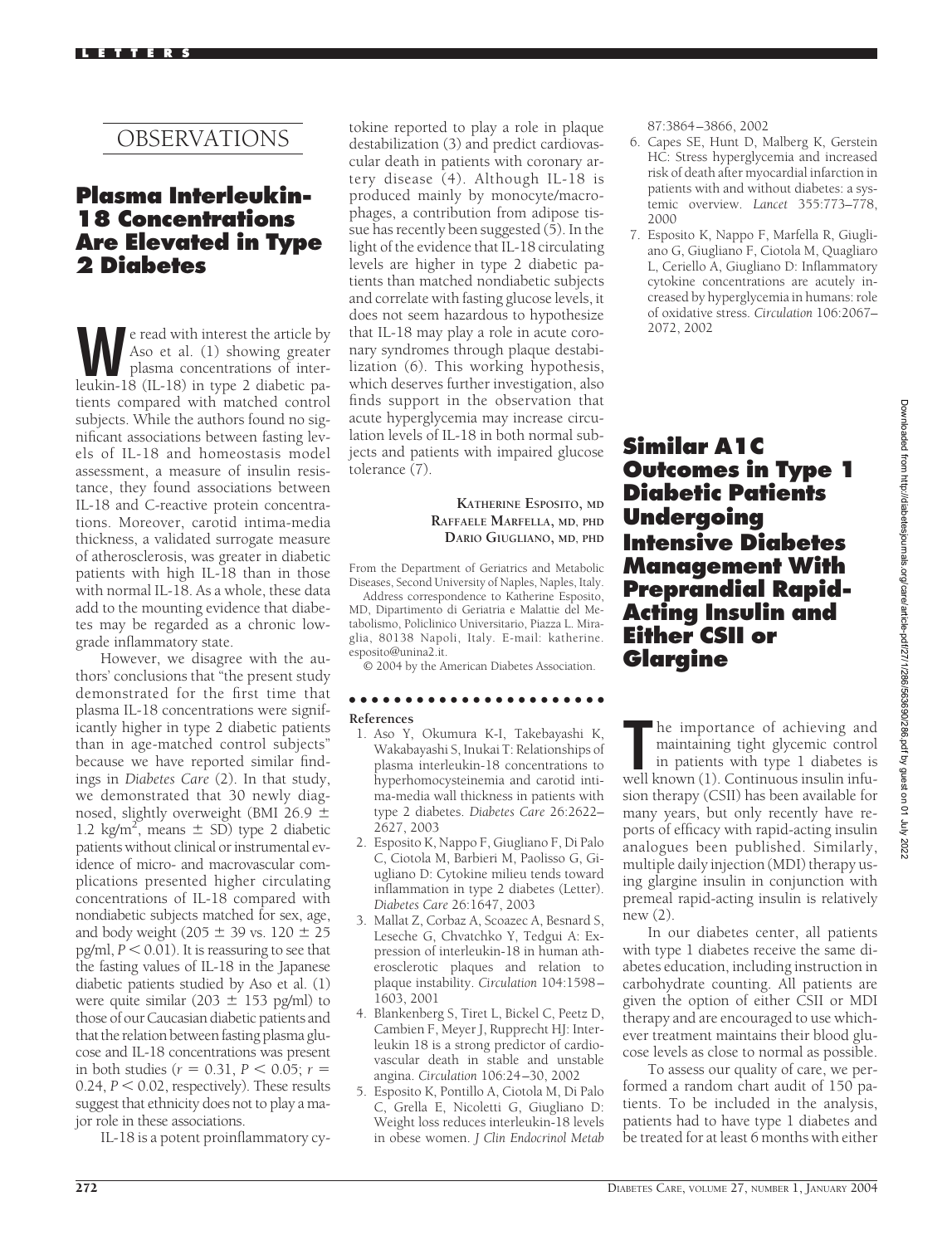CSII using rapid-acting insulin (lispro or aspart) or MDI with insulin glargine with premeal rapid-acting insulin. Patients who were pregnant,  $<$ 15 years of age, or referred for treatment of severe recurrent hypoglycemia were excluded.

There were 103 patients who met our criteria; 58 were on CSII and 45 were on MDI therapy. Glargine was given in the morning in 11%, in the evening in 60%, and twice a day in 29% of patients. Age, duration of diabetes, and incidence of complications were similar in both groups. Duration of therapy was  $16.0 \pm$ 5.8 (means  $\pm$  SD) (CSII) vs. 11.6  $\pm$  3.8 months  $(MDI)$   $(P < 0.0001)$ . Most recent A1C levels were the same in both groups—6.79  $\pm$  1.07 (CSII) vs. 6.84  $\pm$ 0.90% (MDI)  $(P = 0.82)$ . One patient in the CSII group and two patients in the MDI group had an episode of severe hypoglycemia. One patient in the CSII group had two episodes of diabetic ketoacidosis.

Therefore, both CSII and MDI therapy can be used to treat patients with type 1 diabetes to target. Prospective data are needed to confirm the findings of this cross-sectional analysis.

### **ANNE PETERS HARMEL, MD RUCHI MATHUR, MD**

From the Department of Endocrinology, University of Southern California, Los Angeles, California.

Address correspondence to Dr. Anne Harmel, Endocrinology, University of Southern California, 2905 Alma Ave., Manhattan Beach, CA 90266. Email: momofmax@hotmail.com.

A.P.H. has received honoraria from and served on advisory boards for NovoNordisk, Aventis, and Lilly and has received research support from Minimed and Aventis. R.M. is a member of the Aventis speaker bureau.

© 2004 by the American Diabetes Association.

## ●●●●●●●●●●●●●●●●●●●●●●●

### **References**

- 1. The Diabetes Control and Complications Trial Research Group: The effect of intensive treatment of diabetes on the development and progression of long-term complications in insulin dependent diabetes mellitus.*N Engl J Med* 329:977–986, 1993
- 2. DeWitt DE, Hirsch IB: Outpatient insulin therapy in type 1 and type 2 diabetes mellitus: scientific review. *JAMA* 289:2254– 2264, 2003

## **Matrix Metalloproteinase 2 May Be a Marker of Microangiopathy in Children and Adolescents With Type 1 Diabetes**

**P**atients with type 1 diabetes develop microangiopathic complications such as retinopathy, peripheral neuropathy, and nephropathy (1), which are responsible for morbidity in adulthood. These complications usually have a prolonged asymptomatic phase, sometimes starting in adolescence, characterized by early subclinical functional and structural abnormalities (2).

Since matrix metalloproteinases (MMPs) represent a serum marker of vascular disease (4), the aim of our study was to detect MMP-2 and -9 levels and activity in type 1 diabetic children and adolescents.

Twenty-five children and adolescents (13 boys and 12 girls), median age 10.6 years  $(7.9-11.7)$ , were longitudinally evaluated at clinical diagnosis and during a 5-year follow-up period.

Peripheral neuropathy, assessed by peroneal motor nerve conduction velocity, developed in 12 patients (6 boys and 6 girls) 5.7 years  $(3.7-6.5)$  from disease diagnosis. Background diabetic retinopathy (microaneurisms), assessed by fundus photography, developed in three patients (two boys and one girl) 6.6, 5.8, and 6.0 years from disease diagnosis, respectively.

For control subjects, we randomly chose 19 nondiabetic subjects (9 boys and 10 girls), median age 12.0 years  $(11.0-13.0)$ , from among those reporting for their first hepatitis B virus vaccination and for the 5-year follow-up visit.

Informed consent was obtained from all parents. The study was approved by the local ethics committee. MMP-2 and -9 levels and activity were detected by ELISA (Amersham, Pharmacia Biotech); GAD antibody, IA-2 antigen, and insulin autoantibody levels were detected by radioimmunoassay (CIS Bio International).  $HbA_{1c}$  levels were evaluated by highperformance liquid chromatography (BioRad). All samples were stored at 80°C until analysis was performed.

No significant correlation was ob-

served among MMP results (both levels and activity) and chronologic age, autoantibody, and  $HbA_{1c}$  levels.

At baseline, MMP-2 levels were significantly higher in type 1 diabetic patients and type 1 diabetic patients with complications than in nondiabetic subjects (1,100 [915–1,326], 1,742 [1,426– 1,908], and 907 ng/ml [735–970], respectively), as was MMP-2 activity (31 [30–37], 152 [127–176], and 97% [88– 101], respectively)  $(P < 0.0001)$ . No significant differences were observed for MMP-9 level and activity.

Patients who developed microangiopathic complications during the follow-up period had significantly higher MMP-2 activity ( $P < 0.001$ ) and levels ( $P = 0.009$ ) than patients without complications.

At 5-year follow-up, MMP-2 levels were significantly higher in patients with microangiopathic complications compared with control subjects (1,782 [1,741–2,089] and 1,022 ng/ml [897–  $1,125$ ], respectively;  $P < 0.0001$ ), as was MMP-2 activity (116 [104–151] and 46%  $[37–68]$ , respectively;  $P < 0.0005$ ) and compared with patients without complications (1,371 ng/ml [1,197–1,479] and 31% [30–34] for levels and activity, respectively;  $P < 0.0001$ ).

MMP-9 levels were significantly lower in patients with microangiopathic complications (44 ng/ml [30–63]) compared with control subjects (95 ng/ml  $[58–126]$ ;  $P = 0.024$ ) and patients without complications (82 ng/ml [46 –99];  $P = 0.0013$ , but no difference was found between control subjects and patients without complications*.* No difference was observed for MMP-9 activity among the three groups.

The three groups did not differ in terms of percentage change of MMP-2 levels and MMP-9 activity, but did differ in terms of percentage change of MMP-2 activity  $(P = 0.0036)$  and MMP-9 levels  $(P = 0.009)$ .

Our results allow us to postulate that MMP-2 may be a good index of severity and stability of microangiopathy, and the literature reports MMP-9 as a marker of macroangiopathy (4).

The relationship between MMPs and the presence of diabetic complications needs to be elucidated; further studies are necessary to clarify their possible involvement in the onset or progression of diabetic complications.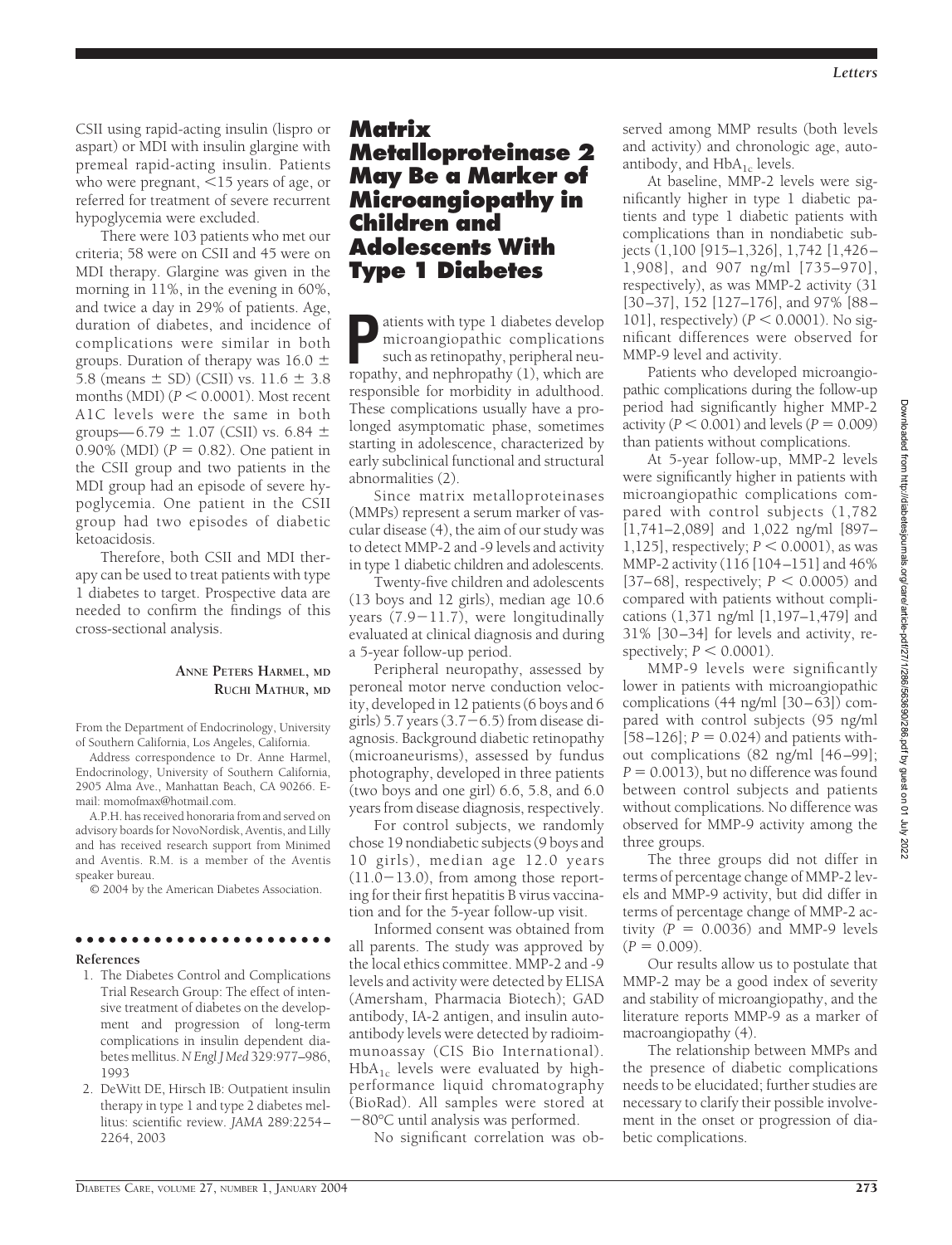### **GIUSEPPE DEROSA, MD, PHD<sup>1</sup> MARIA ANTONIETTA AVANZINI, BD, PHD2 DIEGO GEROLDI, MD<sup>1</sup> ROBERTO FOGARI, MD<sup>1</sup> RENATA LORINI, MD<sup>3</sup> ANNALISA DE SILVESTRI, BD<sup>4</sup> CARMINE TINELLI, MD<sup>4</sup> GIORGIO RONDINI, MD<sup>5</sup> GIUSEPPE D'ANNUNZIO, MD<sup>5</sup>**

From the <sup>1</sup>Department of Internal Medicine and Therapeutics, University of Pavia, Pavia, Italy; the 2 Research Laboratories for Pediatric Oncohematology and Immunology, IRCCS Policlinico S. Matteo, Pavia, Italy; the <sup>3</sup>Department of Pediatrics, University of Genova, G. Gaslini Institute, Genova, Italy; the <sup>4</sup> Biometric Unit, IRCCS Policlinico S. Matteo, Pavia, Italy; and the <sup>5</sup>Department of Pediatrics, IRCCS Policlinico S. Matteo, Pavia, Italy.

Address correspondence to Giuseppe Derosa, MD, PhD, Department of Internal Medicine and Therapeutics, University of Pavia, P.le C. Golgi, 2-27100 PAVIA, Italy. E-mail: giuderosa@tin.it.

© 2004 by the American Diabetes Association.

#### ●●●●●●●●●●●●●●●●●●●●●●● **References**

- 1. Law GR, McKinney PA, Staines A, Williams R, Kelly M, Alexander F, Gilman E, Bodansky HJ: Clustering of childhood IDDM: links with age and place of residence. *Diabetes Care* 20:753–756, 1997
- 2. Pomilio MP, Mohn A, Verrotti A, Chiarelli F: Endothelial dysfunction in children with type 1 diabetes mellitus. *J Pediatr Endocrinol Metab* 15:343–361, 2002
- 3. Dollery CM, McEwan JR, Henney AM: Matrix metalloproteinases and cardiovascular disease. *Circ Res* 77:863–868, 1995
- 4. Maxwell PR, Timms PM, Chandran S, and Gordon D: Peripheral blood level alterations of TIMP-1, MMP-2 and MMP-9 in patients with type 1 diabetes. *Diabet Med* 18:777–780, 2001

## **Plasma Adiponectin and Pregnancy-Induced Insulin Resistance**

Indsay et al. (1) recently published<br>
an article in *Diabetes Care* that claims<br>
adiponectin is present in the cord<br>
blood of the offspring of diabetic and nonindsay et al. (1) recently published an article in *Diabetes Care*that claims adiponectin is present in the cord diabetic pregnant mothers and that its level does not correlate with their birth weight and skinfold thickness. Our data, obtained from a case-control study of nondiabetic women and women with gestational diabetes mellitus (GDM), further support the role of adiponectin in insulin resistance.

We observed significantly decreased plasma adiponectin levels  $(7.55 \pm 2.04)$  $\mu$ g/ml [means  $\pm$  SD]) using radioimmunoassay (Linco Research, St. Charles, MO) (intra-assay precision coefficient of variation [CV] 3.86%, interassay CV 8.47%) in 30 women with GDM, all of whom were treated with insulin (aged  $28.12 \pm 2.71$  years, gestational age  $27.35 \pm 6.15$  weeks), compared with 40 nondiabetic pregnant women tested with oral glucose tolerance test (OGTT) (total group  $9.91 \pm 3.32$ ,  $P < 0.01$ , Mann-Whitney, aged  $26.91 \pm 2.65$  years, gestational age  $23.17 \pm 10.91$  weeks, 15 in the first, 12 in the second, and 13 in the third trimester) and 30 age-matched nonpregnant nondiabetic women (12.54  $\pm$  3.76, *P* < 0.01, aged 28.42  $\pm$  3.48 years). GDM was diagnosed with a 75-g OGTT according to the World Health Organization recommendations. In the nondiabetic pregnant group, plasma adiponectin levels were significantly lower in the second  $(9.30 \pm 2.78)$  and third  $(8.06 \pm 2.44)$ trimesters compared with women in the first trimester  $(12.30 \pm 3.20, P \le 0.01)$ . After correction for gestational age and BMI, the differences still remained significant. No difference was found in plasma adiponectin levels before and after insulin treatment in the GDM patients.

In the GDM group, plasma adiponectin levels were in a significant negative linear correlation with serum tumor necrosis factor- $\alpha$  (TNF- $\alpha$ ) ( $r = -0.65, P <$ 0.0001, Spearman's rank correlation test), leptin  $(r = -0.75, P = 0.0004)$ , fasting C-peptide concentrations (*r*  $-0.83$ ,  $P < 0.0001$ ), BMI ( $r = -0.67$ ,  $P < 0.0001$ ), and, as an indirect parameter of insulin resistance, fasting Cpeptide/blood glucose ratio  $(r = -0.46)$ ,  $P = 0.0109$ . The same was found in the total group of nondiabetic pregnant women (TNF- $\alpha$ :  $r = -0.56$ ,  $P = 0.0002$ ; leptin:  $r = -0.45$ ,  $P = 0.003$ ; fasting Cpeptide:  $r = -0.70$ ,  $P < 0.0001$ ; BMI:  $r = -0.51$ ,  $P = 0.0007$ ; C-peptide–to– blood glucose ratio:  $r = -0.43$ ,  $P =$ 0.0046). In the nonpregnant nondiabetic control subjects, negative correlations with serum leptin  $(r = -0.44, P =$ 0.0134), fasting C-peptide concentrations ( $r = -0.46$ ,  $P = 0.01$ ), and BMIs  $(r = -0.57, P = 0.0008)$  were found.

Maternal plasma adiponectin levels correlated positively with the body weight

of the neonates, in both the GDM (newborns,  $n = 30$ , 13 boys and 17 girls, maternal gestational age at delivery 38.22  $\pm$ 0.51 weeks, 14 Cesarean sections, body weight 3,151  $\pm$  672 g, centile 55.87  $\pm$ 30.29%,  $r = 0.4345$  Spearman's rank correlation test,  $P = 0.0164$ ) and the nondiabetic pregnant group ( $n = 20$ , 9 boys and 11 girls, gestational age at delivery  $38.92 \pm 0.32$  weeks, 6 Cesarean sections, body weight  $3,562 \pm 359$  g, centile 63.46  $\pm$  15.80%,  $r = 0.6124$ ,  $P =$ 0.0041) after the correction for gestational age.

There is an association between adiponectin concentrations and insulin sensitivity. The protein is exclusively produced in adipocytes. Its inverse relationship with the increasing BMI, fasting C-peptide concentrations, and Cpeptide–to–blood glucose ratio of nondiabetic pregnant women and patients with GDM underlines the importance of adipose tissue and its secreted products, such as adiponectin, in pregnancyinduced insulin resistance. The negative correlation between TNF- $\alpha$ , leptin, and adiponectin may suggest a negative regulatory role of these cytokines in the expression and secretion of adiponectin. The peroxisome proliferator–activated receptor system in adipocytes is a known regulator of fat cell differentiation and the production of TNF- $\alpha$ , leptin, and adiponectin (2). On the other hand, TNF- $\alpha$ may inhibit peroxisome proliferator– activated receptor function in adipocytes. Through this mechanism, the TNF system may have a suppressive effect on adiponectin production during the course of pregnancy (3).

Maternal insulin resistance and adipocytokines may influence different anthropometric parameters (body weight, body length, and head circumference) of the neonates. TNF- $\alpha$  and leptin were in a negative correlation with these parameters in neonates of mothers with GDM (4). However, analyzing the relationship between these parameters and maternal plasma adiponectin levels, the significant positive linear correlation between adiponectin, and the neonatal body weight, both in GDM and nondiabetic pregnant women, suggests a regulatory role of the protein in neonatal development.

> **KA´ROLY CSEH, MD, DSC<sup>1</sup> E´ VA BARANYI, MD, PHD<sup>2</sup> ZSOLT MELCZER, MD<sup>3</sup>**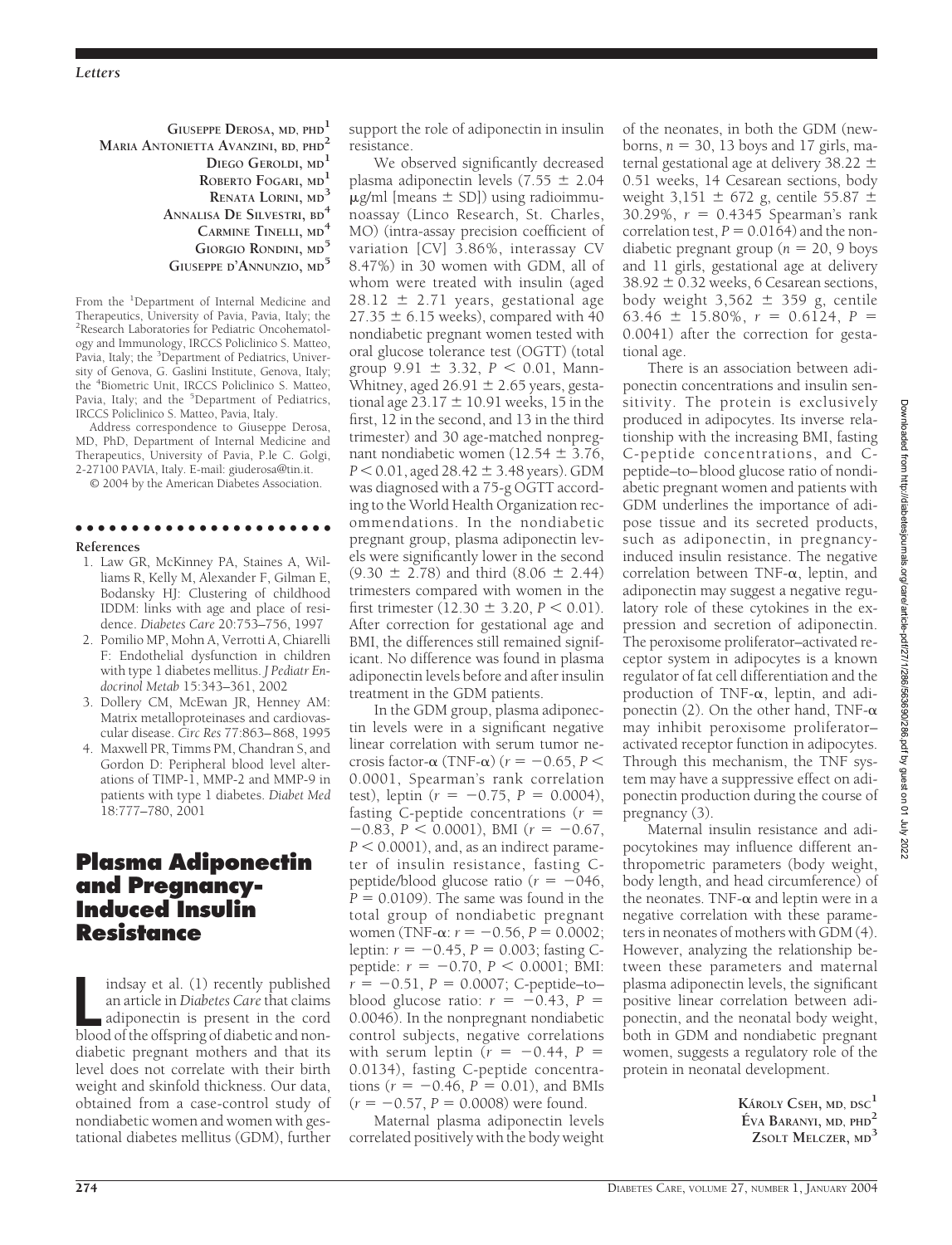### **EDIT KASZÁS**, MD<sup>1</sup> **E´ VA PALIK, MD<sup>4</sup> GA´BOR WINKLER, MD, DSC<sup>5</sup>**

From the from <sup>1</sup>1st Department of Internal Medicine, Károlyi Hospital, Budapest, Hungary; the <sup>2</sup>National Health Center Diabetes Outpatient Unit, Budapest, Hungary; the <sup>3</sup> 2nd Department of Obstetrics and Gynecology, Budapest, Hungary; the <sup>4</sup> 3rd Department of Internal Medicine, Semmelweis University, Budapest, Hungary; and the <sup>5</sup>Department of Internal Medicine II, St. John's Hospital, Budapest, Hungary.

Address correspondence to Gábor Winkler, MD, DSc, Head of the Department of Internal Medicine II, St. John's Hospital, Budapest, Diós árok 1-3, Hungary. E-mail: winkler.gabor@matavnet.hu.

© 2004 by the American Diabetes Association.

**Acknowledgments**— This work was supported by grants ETT 03/2000 and ETT 015/ 2003 from the Ministry of Health.

●●●●●●●●●●●●●●●●●●●●●●●

#### **References**

- 1. Lindsay RS, Walker JD, Havel PJ, Hamilton BA, Calder AA, Johnstone FD, on behalf of the Scottish Multicentre Study of Diabetes in Pregnancy: Adiponectin is present in cord blood but is unrelated to birth weight. *Diabetes Care* 26:2244– 2249, 2003
- 2. Chandran M, Phillips SA, Ciaraldi T, Henry RR: Adiponectin: more than just another fat cell hormone? *Diabetes Care* 26:2442–2450, 2003
- 3. Winkler G, Cseh K, Baranyi É, Melczer Z, Speer G, Hajós P, Salamon F, Tury Z, Kovács M, Vargha P, Karády I: Tumor necrosis factor system in insulin resistance in gestational diabetes. *Diabetes Res Clin Pract* 56:93–99, 2002
- 4. Cseh K, Baranyi É, Melczer Z, Csákány GM, Speer G, Kovács M, Gero G, Karády I, Winkler G: The pathophysiological influence of leptin and tumor necrosis factor system on maternal insulin resistance: negative correlations with anthropometric parameters of neonates in gestational diabetes. *Gynecol Endocrinol* 16:453–460, 2002

## **Vitiligo Associated With Subcutaneous Insulin Lispro Infusion in Type 1 Diabetes**

**V**itiligo vulgaris, the loss of skin pig-<br>
mentation, is known to occur with<br>
increased frequency in patients<br>
with type 1 diabetes and based on a prementation, is known to occur with increased frequency in patients with type 1 diabetes and, based on a preponderance of circumstantial evidence (1), presumed to be of autoimmune etiology. For example, 20% of 39 patients with vitiligo were found to have diabetes in a Romanian community study (2), and

9% of 457 consecutive Italian patients with diabetes had vitiligo in another study (including 54% of the type 1 patients) (3). However, the factors that can specifically precipitate vitiligo in type 1 diabetes are not known. Here, we present a case of focal vitiligo vulgaris precipitated and exacerbated by the subcutaneous infusion of the human insulin analog, insulin lispro.

A 32-year-old female with a 19-year history of type 1 diabetes began continuous subcutaneous insulin infusion (CSII) therapy 3.5 years before presentation. She had previously noted stable vitiligo vulgaris of the elbows and knees for  $\sim$ 10 years. After initiating CSII therapy with insulin lispro, she developed two symmetrical patches of depigmentation on her abdomen  $\sim$ 6 cm in diameter surrounding the insulin infusion sites bilaterally (Fig. 1). There was no known antecedent inflammatory skin disease.

The antibody response to rapidacting human insulin analogs has been shown to be similar in magnitude to that triggered by human insulin (4,5). Most cutaneous allergies to insulin, however, manifest as IgE-mediated wheal and flare responses (6). In this case, the focal vitiligo was apparently induced by insulin infusion, raising questions about its pathogenesis. Possible mechanisms in-



Figure 1—*Vitiligo vulgaris on the abdominal skin of a young woman associated with the subcutaneous infusion of insulin lispro.*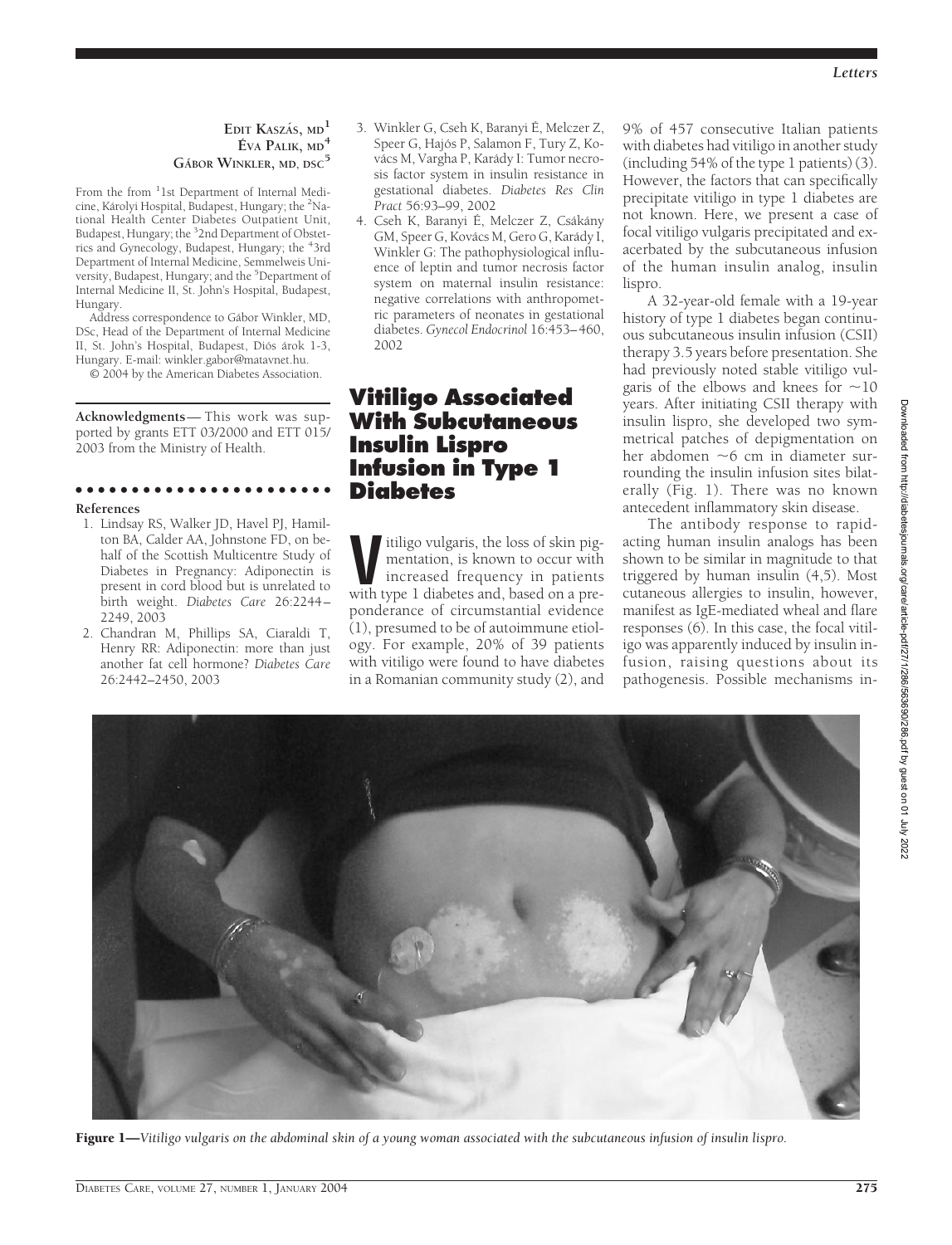clude a postinflammatory, Koebner-type response in which depigmentation occurs in areas of mild injury or inflammation, but no evidence of skin damage or inflammation was present in the lesions. More likely, a local allergic reaction to the constituents of the insulin (or possibly the infusion catheter) may have precipitated an inflammatory response culminating in depigmentation. Other scenarios include molecular mimicry between the insulin lispro molecule and various melanocyte surface antigens, resulting in melanocyte destruction.

This case represents the first report of lispro insulin analog infusion as an etiologic factor in the development of focal vitiligo in diabetes. Aside from the standard treatment options for vitiligo, other options in this case include changing the type of insulin used, changing the type of infusion catheter used, and/or changing the site of insulin infusion. The patient was changed to insulin aspart and told to place her infusion catheter into an entirely new area of abdominal skin. Upon follow-up 6 months later, however, the original vitiligo lesions remained unchanged and new lesions were forming around the new infusion sites.

### **MARK R. BURGE, MD<sup>1</sup> J. DAVID CAREY, MD<sup>2</sup>**

From the <sup>1</sup>Department of Medicine, University of New Mexico Health Science Center, Albuquerque, New Mexico; and the <sup>2</sup>Albuquerque Dermatology Associates, Albuquerque, New Mexico.

Address correspondence to Mark R. Burge, MD, Associate Professor of Medicine, University of New Mexico School of Medicine, Department of Medicine/Endocrinology—5ACC, Albuquerque, NM 87131. E-mail: mburge@salud.unm.edu.

© 2004 by the American Diabetes Association.

## ●●●●●●●●●●●●●●●●●●●●●●●

- **References** 1. Kemp EH, Waterman EA, Weetman AP:
- Autoimmune aspects of vitiligo. *Autoimmunity* 34:65–77, 2001
- 2. Birlea S, Pop A, Haller M, Maier N, Das PK: PP-31 A clinical and epidemiological study on a small community with a prevalence of vitiligo (Abstract). *Pigment Cell Res* 16:603, 2003
- 3. Romano G, Moretti G, Di Benedetto A, Giofre C, Di Cesare E, Russo G, Califano L, Cucinotta D: Skin lesions in diabetes mellitus: prevalence and clinical correlations. *Diabetes Res Clin Pract* 39:101–106, 1998
- 4. Fineberg NS, Fineberg SE, Anderson JH, Birkett MA, Gibson RG, Hufferd S: Immu-

nologic effects of insulin lispro [Lys (B28), Pro (B29) human insulin] in IDDM and NIDDM patients previously treated with insulin. *Diabetes* 45:1750–1754, 1996

- 5. Lindholm A, Jensen LB, Home PD, Raskin P, Boehm BO, Rastam J: Immune responses to insulin aspart and biphasic insulin aspart in people with type 1 and type 2 diabetes. *Diabetes Care* 25:876–882, 2002
- 6. Gonzalo MA, De Argila D, Revenga F, Garcia JM, Diaz J, Morales F: Cutaneous allergy to human (recombinant DNA) insulin. *Allergy* 53:106–107, 1998

## **Aseptic Peritonitis Revealed Through Recurrent Catheter Obstructions in Type 1 Diabetic Patients Treated with Continuous Peritoneal Insulin Infusion**

**Reference Contract Contract Contract Control with continuous peritoneal insulin infusion (CPII) from implantable pumps** thwart improved diabetes control with continuous peritoneal insulin infusion (CPII) from implantable pumps (1). Occlusions, from either fibrin clots or omental encapsulations, are promoted by CPII and diabetes duration and insulin instability (2,3). Pathological analysis of encapsulation tissues disclosed, among predominant collagen fibrosis, inflammatory reactions, including lymphocytes and amyloid-like deposits reacting to anti-insulin antibodies, surrounded by histiocytes or giant cells (2). However, catheter obstructions were not related to high plasma anti-insulin antibody levels (4,5). Enhanced migration toward insulin and the chemotactic peptide formylmethionyl-leucyl-phenylalanine of monocyte-issued macrophages from three patients with previous catheter encapsulations suggested that higher macrophage chemotaxis might promote these events (5). We report two unique observations of aseptic peritonitis with predominant macrophagic reactions that occurred in patients using implantable pumps with recurrent catheter obstructions, supporting this hypothesis.

Case 1 is a 54-year-old woman, type 1 diabetes duration 42 years. After 2 years of CPII, she received an implantable pump (model MIP 2007; MiniMed, Sylmar, CA) in July 2000. In December 2000, a fibrin clot occluding catheter tip was removed using laparoscopy. A shorter replacement catheter was implanted when obstruction recurred in May 2001. Following surgery, CPII was ineffective and ketosis required intravenous insulin delivery. Computerized tomography scanning identified peritoneal fluid accumulation and diffuse thickening of mesenteric fat, suggesting possible neoplasic peritonitis. Laparoscopy revealed diffuse peritoneal inflammation but no cancer node. Neither bacterial infection nor cancer cells were found in peritoneal fluid, but a high content of fibrin, monocytes, lymphocytes, and macrophages were found. The catheter tip stuck to the peritoneum and was surrounded by predominant macrophages among an inflammatory cell reaction. CPII became effective again only after high doses of oral prednisone  $(1 \text{ mg} \cdot \text{kg}^{-1} \cdot \text{day}^{-1})$ . Prednisone (15 mg/day) remained necessary to keep CPII effective, with each steroid interruption resulting in recurrent hyperglycemia. No catheter obstruction recurred thereafter.

Case 2 is a 62-year-old man, type 1 diabetes duration 30 years, using CPII since 1981 with previous implantable pump catheter encapsulations from 1990. He received a new implantable pump in December 2000. In June 2002, the catheter encapsulation needed peeling by laparoscopy. Removed tissue showed a predominantly macrophagic inflammatory reaction, including some lymphocytes, giant cells, and pseudoamyloid material among collagen fibrosis. Catheter obstruction recurred in January 2003. Laparoscopy revealed diffuse peritoneal inflammation with whitish urticaria-like plaques. Pathological analysis identified granulomatous peritoneal lesions with histiocytes, fibrosis, and pseudo-amyloid material unlabeled by antiinsulin antibodies. Similar histiocytic reaction was found in collagen fibrosis surrounding the catheter tip. Prednisone (20 mg/day) was prescribed to treat peritoneal reaction until pump replacement in July 2003 because an unexpected pump failure precluded assessment of steroid effect on CPII efficacy. CPII was effective with the new pump, and prednisone could be stopped 2 weeks after surgery.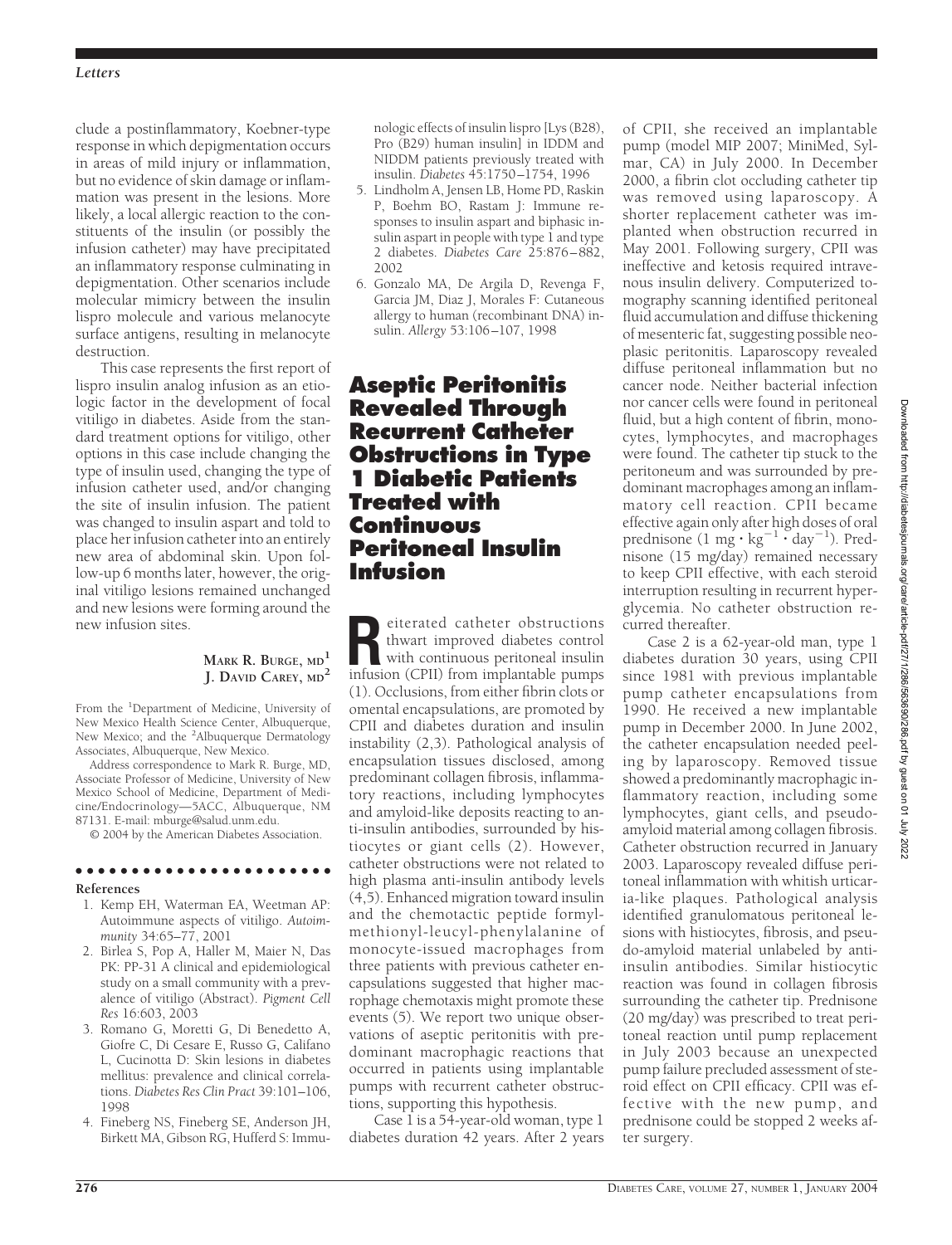In our experience with 87 patients using an implantable pump since 1990, such generalized peritoneal reactions have not been seen previously or reported elsewhere. In both cases, a predominant macrophagic reaction was disclosed, as previously described in encapsulation tissues (2,5). Long-term CPII or diabetes likely promoted these events in patients who appear to be specifically reactive to peritoneal infusion. Because pseudoamyloid material in Case 2 could not be labeled by anti-insulin antibodies, contribution of insulin in peritoneal macrophagic reaction cannot be argued. We recommend that recurrent implantable pump catheter obstructions should be explored by laparoscopy for peritoneal examination. Although steroid treatment appeared to be effective on peritonitis and restored CPII efficacy, continuation of CPII in such cases must be debated.

### **ERIC RENARD, MD, PHD ISABELLE RAINGEARD, MD GUY COSTALAT, MD DOMINIQUE APOSTOL, MD DOMINIQUE LAUTON, MD FRANC¸ OISE BOULET, MD JACQUES BRINGER, MD**

From the Endocrinology Department, Lapeyronie Hospital, Montpellier, France.

Address correspondence to Eric Renard, MD, PHD, Endocrinology Department, Lapeyronie Hospital, F 34295 Montpellier cedex 5, France. E-mail: e-renard@chu-montpellier.fr.

© 2004 by the American Diabetes Association.

#### ●●●●●●●●●●●●●●●●●●●●●●● **References**

- 1. Broussolle C, Jeandidier N, Hanaire-Broutin H, the Evadiac Study Group: French multicentre experience with implantable insulin pumps. *Lancet* 343: 514–515, 1994
- 2. Renard E, Baldet P, Picot MC, Jacques-Apostol D, Lauton D, Costalat G, Bringer J, Jaffiol C: Catheter complications with implantable systems for peritoneal insulin delivery: an analysis of frequency, predisposing factors, and obstructing materials. *Diabetes Care* 18:300–306, 1995
- 3. Renard E, Bouteleau S, Jacques-Apostol D, Lauton D, Boulet-Gibert F, Costalat G, Bringer J, Jaffiol C: Insulin underdelivery from implanted pumps using peritoneal route: determinant role of insulin-pump compatibility. *Diabetes Care* 19:812–817, 1996
- 4. Olsen CL, Chan E, Turner DS, Iravani M, Nagy M, Selam JL, Wong ND, Waxman K, Charles MA: Insulin antibody responses

after long-term intraperitoneal insulin administration via implantable programmable insulin delivery systems. *Diabetes Care* 17:169–176, 1994

5. Kessler L, Tritschler S, Bohbot A, Sigrist S, Karsten V, Boivin S, Dufour P, Belcourt A, Pinget M: Macrophage activation in type 1 diabetic patients with catheter obstruction during peritoneal insulin delivery with an implantable pump. *Diabetes Care* 24:302–307, 2001

## **Comparative Study of Prognostic Value for Coronary Disease Risk Between the U.K. Prospective Diabetes Study and Framingham Models**

**A**ccording to epidemiological and<br>angiographic studies (1,2), diabetic<br>patients present a two to four times<br>greater risk for coronary artery disease angiographic studies (1,2), diabetic patients present a two to four times greater risk for coronary artery disease (CAD) than nondiabetic individuals.

The Framingham model (3) estimates 10-year CAD risk based on the traditional risk factors, including age, sex, HDL and LDL cholesterol, hypertension, and smoking. In addition to these risk factors, the U.K. Prospective Diabetes Study (UKPDS) model, designed for people with type 2 diabetes (4), incorporates more specific variables, such as  $HbA_{1c}$ , age at diabetes diagnosis, and diabetes duration.

The aim of this analysis was to compare the accuracy of these models in the prediction of 10-year risk for CAD in diabetic patients.

Clinical information related to the above factors was retrieved from our diabetic outpatient database with 10-year clinical follow-up. Of the 339 participants (53% women and 47% men), 108 (32%) presented with CAD. We did not observe any statistically significant differences in their demographic characteristics. The diagnosis of CAD was established by coronary angiography. Diabetic patients without a history of CAD were not considered to have CAD; however, if they had presented symptoms of CAD, they would undergo a treadmill test and myocardium scanning with Th 201 (single photon emission computerized tomography).

Receiver operating characteristic

curves were constructed for both models to evaluate their accuracy in the prediction of 10-year CAD risk (measured by the area under the receiver operating characteristic curve, range 0.5–1).

Areas under the curves were 0.61  $(P < 0.01)$  and  $0.65$   $(P < 0.01)$  for UKPDS and Framingham, respectively. The comparative analysis showed similar sensitivity (56 vs. 55%) between these models. A higher specificity in the Framingham model (65 vs. 56%) was noted. We also noted higher positive and negative predictive values of Framingham, 43 and 75%, respectively, compared with 37 and 73% in the UKPDS.

According to the results of this analysis, the Framingham model seems to be more appropriate for the prediction of CAD risk in diabetic patients. An explanation for this could be the small contribution of UKPDS variables (HbA<sub>1c</sub>, age at diabetes diagnosis, and diabetes duration) to the 10-year risk for CAD.

Regarding the relation of  $HbA_{1c}$  to the development of CAD, data from the UKPDS 23 (5) indicated that for each 1% increment in HbA<sub>1c</sub> there was a 1.11-fold increased risk of CAD, whereas for each 1-mmol/l increment in LDL concentration there was a 1.57-fold increased risk. It should also be noted that an  $HbA_{1c}$  increment from 6.5 to 11% (6) just doubles the risk of myocardial infarctions, whereas an  $HbA_{1c}$  increment of 1% multiplies the risk of microangiopathic incidents by 10. Additionally, recent studies (7,8) have confirmed the significant role of traditional risk factors in the prediction of CAD in contrast to the poor prognostic value of blood glucose concentration. In conclusion, comparing the above data, the association of  $HbA_{1c}$  with the risk for CAD is considered rather weak.

Regarding the contribution of age at diabetes diagnosis and diabetes duration to the 10-year risk, it is well known that in the early stages of the disease, when the symptoms are not apparent, diabetes is frequently underdiagnosed. Moreover, in some cases, although diabetes complications (micro- and/or macrovascular) have already presented, the existence of diabetes is still ignored by the patient. However, it is difficult to determine the exact age of diabetes onset and duration. Therefore, the evaluation of the exact duration of diabetes is potentially inaccurate, which may result in underestimation of CAD risk.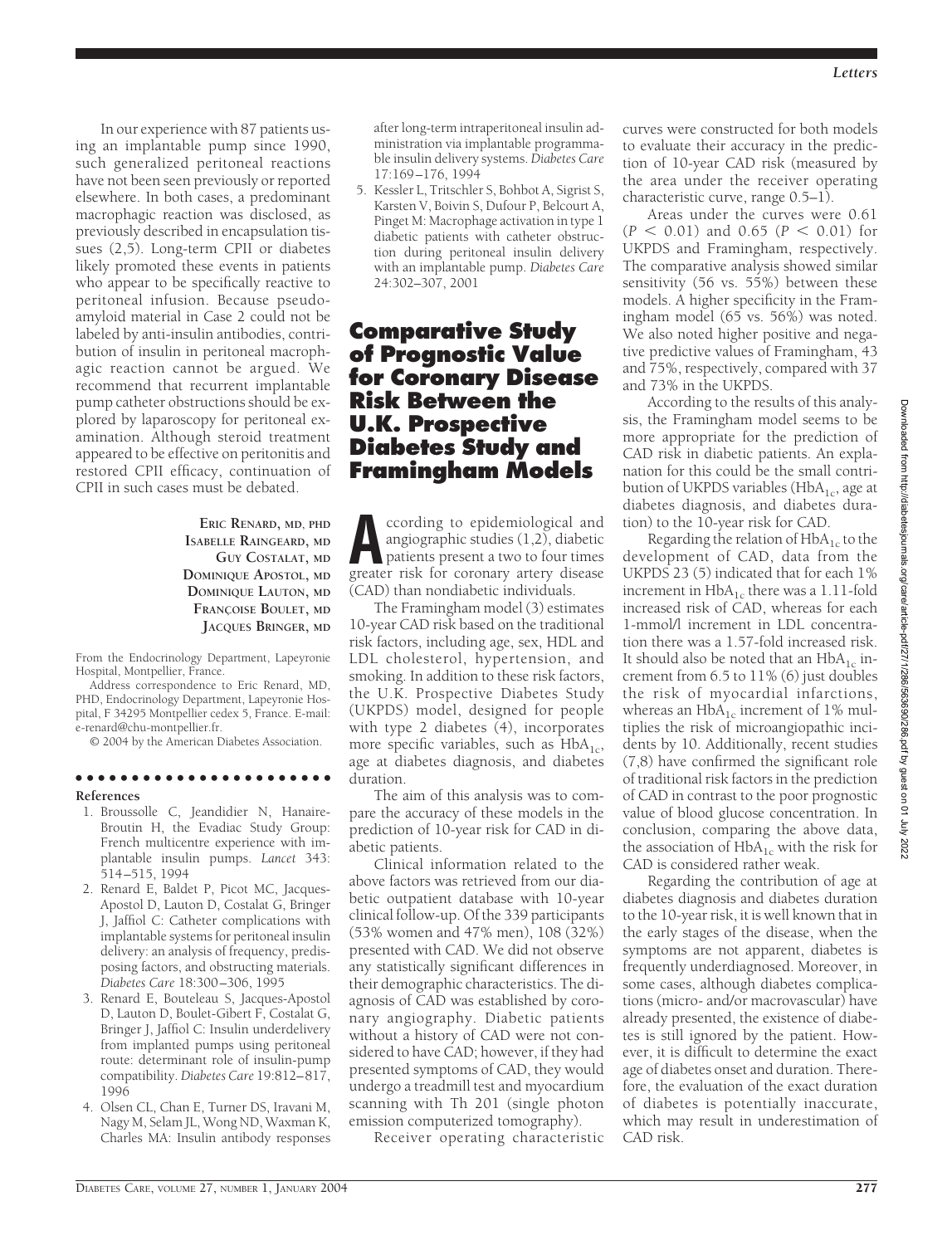Future efforts should focus on the ultimate estimation and evaluation of the prognostic value of both models using randomized, prospective, comparative studies.

### **IOANNIS D. PROTOPSALTIS, MD, PHD PANAYIOTIS A. KONSTANTINOPOULOS, MD ALEXANDROS V. KAMARATOS, MD, PHD ANDREAS I. MELIDONIS, MD, PHD**

From the Diabetes Center, Tzaneio General Hospital of Piraeus, Piraeus, Greece.

Address correspondence to Dr. Ioannis D. Protopsaltis, Tzaneio General Hospital of Piraeus, Diabetes Center, Zanni & Afentouli 1, Piraeus, 185 36, Greece. E-mail: tzaniodiabetes@yahoo.com.

© 2004 by the American Diabetes Association.

## ●●●●●●●●●●●●●●●●●●●●●●●

- **References**
- 1. Melidonis A, Dimopoulos V, Lampidakis E, Hatzisassavas J, Kouvaras G, Stefanidis, Foussas S: Angiographic study of coronary artery disease in diabetic patients in comparison with nondiabetic patients. *Angiology* 12:997–1006, 1999
- 2. Kannel WB, McGee DL: Diabetes and cardiovascular disease: the Framingham study. *JAMA* 241:2035–2038
- 3. Wilson PWF, D'Agostino RB, Levy D, Belanger AM, Silbershatz H, Kannel WB: Prediction of coronary heart disease risk using risk factor categories. *Circulation* 97:1837–1847, 1998
- 4. Stevens RJ, Kothari V, Adler AI, Stratton IM, United Kingdom Prospective Diabetes Study (UKPDS) Group: The UKPDS risk engine: a model for the risk of coronary heart disease in type II diabetes (UK-PDS 56). *Clin Sci (Lond)* 101:671–679, 2001
- 5. Turner RC, Millns H, Neil HAW, Stratton IM, Manley SE, Matthews DR, Holman RR: Risk factors for coronary artery disease in non-insulin dependent diabetes mellitus: United Kingdom Prospective Diabetes Study (UKPDS 23). *BMJ* 316:823– 828, 1998
- 6. Stratton IM, Adler AI, Neil HA, Mathews DR, Manley SE, Cull CA, Hadden D, Turner RC, Holman RR: Association of glycaemia with macrovascular and microvascular complications of type 2 diabetes (UKPDS 35): prospective observational study. *BMJ* 321:405–412, 2000
- 7. Stern MP, Fatehi P, Williams K, Haffner SM: Predicting future cardiovascular disease: do we need the oral glucose tolerance test? *Diabetes Care* 25:1851–1856, 2002
- 8. Meigs JB, Nathan DM, D' Agostino RB, Wilson PWF: Fasting and postchallenge glycemia and cardiovascular risk: the Framingham Offspring Study. *Diabetes Care* 25:1845–1850, 2002

## **The Biological Variation of Sex Hormone–Binding Globulin in Type 2 Diabetes**

Implications for sex hormone– binding globulin as a surrogate marker of insulin resistance

**Quantitative determination of insulin**<br>
resistance is technically demanding<br>
and expensive. We have recently<br>
shown (1) that insulin resistance deterresistance is technically demanding shown (1) that insulin resistance determined using the homeostasis model assessment of insulin resistance (HOMA-IR) has a significantly greater biological variability in individuals with type 2 diabetes than in healthy ones. A surrogate marker of insulin resistance that was reproducible, stable, and easily measured would be invaluable for both research and clinical practice, particularly for following insulin-sensitizing therapy, such as metformin and the thiazolidinediones. A low sex hormone–binding globulin (SHBG) concentration reflects hyperinsulinemic insulin resistance and has been proposed as such a surrogate measure (2–4). This study aimed to compare the biological variation of SHBG and insulin resistance in type 2 diabetes to determine the potential for SHBG as a surrogate marker of insulin resistance in type 2 diabetes.

Subjects were initially recruited for a study to assess the biological variation of insulin resistance in individuals with type 2 diabetes (1). Postmenopausal Caucasian subjects  $(n = 12)$  with type 2 diabetes (median age 62 years, range 50–73, and median BMI 31.6 kg/m<sup>2</sup>, range 25.1– 35.7) and 11 age- and weight-matched, healthy, postmenopausal Caucasian control subjects (median age 56 years, range 48–70, and median BMI 32.0 kg/m<sup>2</sup>, range 26.6–44.4) participated. Fasting blood samples were collected at 4-day intervals on 10 consecutive occasions. Plasma glucose was analyzed in singleton within 4 h of collection. Duplicate samples (i.e., two per visit) of stored serum were randomized and then analyzed (in a single continuous batch using a single batch of reagents) for SHBG and insulin (on a DPC Immulite 2000 analyzer; Euro/ DPC, Llanberis, U.K.). The coefficient of

variation for serum insulin and SHBG was 10.6% and 8.5%, respectively. The analytical sensitivity of the insulin assay was 2 U/ml, and there was no stated crossreactivity with proinsulin. All subjects were asked to have an unrestricted diet and instructed not to modify their eating patterns during the sampling period. The subjects were also advised to refrain from excessive physical exercise and alcohol before each fasting blood test.

The insulin resistance was calculated using the HOMA-IR method (HOMA- $IR = [insulin \times glucose]/22.5)$ . Biovariability data were analyzed by calculating analytical, within-subject, and betweensubject variances (5,6). The critical difference (i.e., the smallest percentage change unlikely to be due to biological variability) between two consecutive SHBG samples in an individual subject with type 2 diabetes was calculated using the formula  $2.77(CV_1)$  (5), where  $CV_1$  is the withinsubject biological coefficient of variation.

Figure 1 shows the mean and range of HOMA-IR and SHBG for the individuals in the two groups. In the type 2 diabetic group, SHBG concentrations were lower than those in the control subjects (mean  $\pm$  SD; 38.8  $\pm$  18.2 vs. 42.2  $\pm$  17.1 nmol/l,  $P = 0.001$ ), the insulin levels were higher (13.1  $\pm$  5.4 vs. 9.42  $\pm$  3.4  $\mu$ IU/ml,  $P = 0.0001$ ), and the HOMA-IR greater (4.33  $\pm$  2.3 vs. 2.11  $\pm$  0.79 units,  $P = 0.0001$ .

An inverse relationship was demonstrated between SHBG concentration and HOMA-IR in the group with type 2 diabetes  $(r = -0.32, P = 0.001)$  and in control subjects ( $r = -0.28$ ,  $P = 0.003$ ). The intraindividual variance of SHBG rose linearly with increasing SHBG concentrations  $(r = 0.82, P = 0.0001)$ , and after accounting for analytical variation, the intraindividual variation of SHBG for the group with type 2 diabetes was similar to that seen in the control group (mean 2.35 vs. 2.44 nmol $/$ ,  $P = 0.93$ ). In contrast, the mean intraindividual variation of serum insulin (mean  $2.38$  vs.  $1.45 \mu U/ml$ ,  $P = 0.016$ ) and HOMA-IR (mean 1.05 vs. 0.15 units,  $P = 0.001$ ) was significantly greater in the group with type 2 diabetes than in the control subjects.

The critical difference between two consecutive SHBG samples in an individual patient with type 2 diabetes was 14.5% at any initial level of SHBG, indicating that a subsequent sample must rise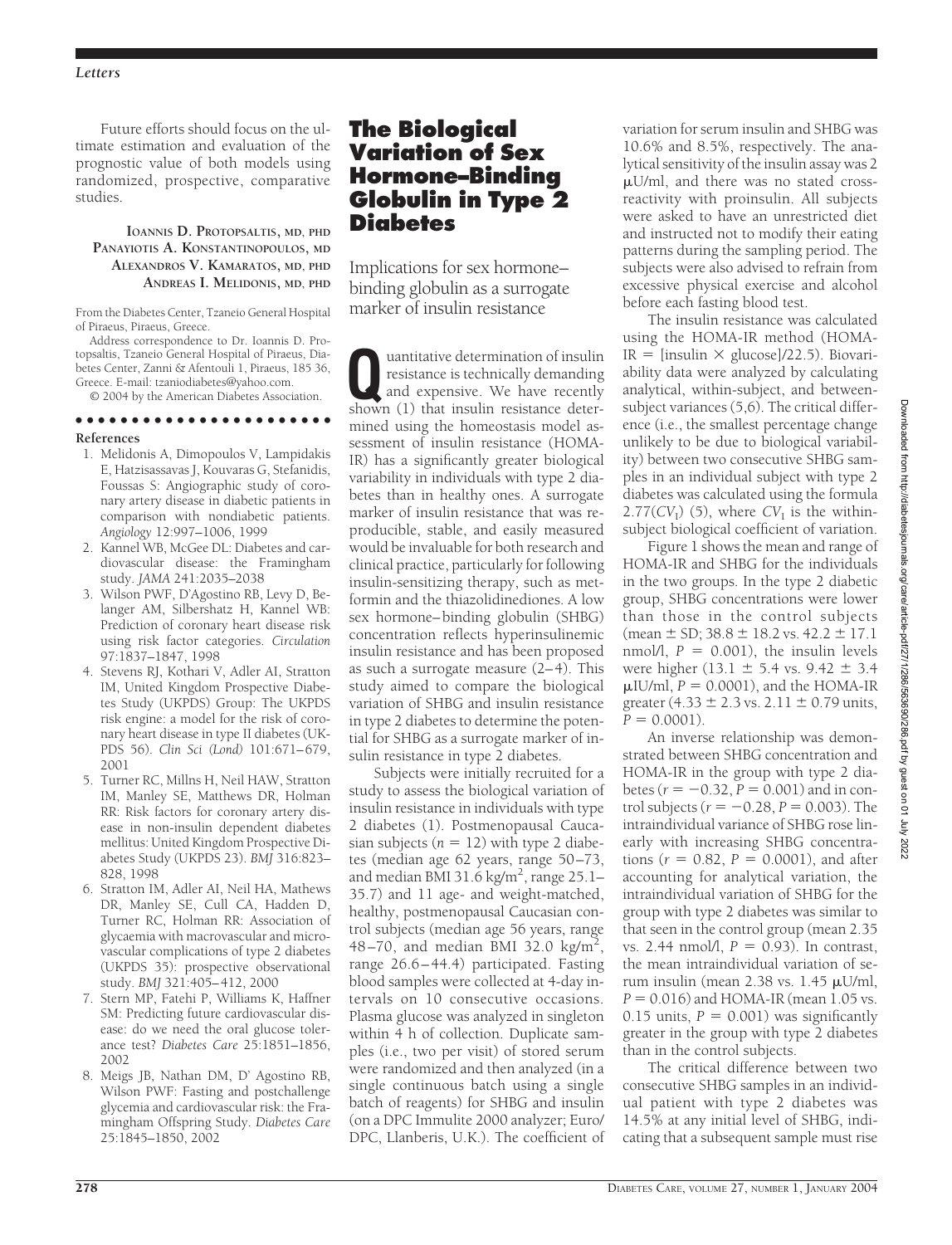

Figure 1— *Means (range) of insulin resistance and SHBG (unadjusted for analytical variation) in control subjects and type 2 diabetic subjects.*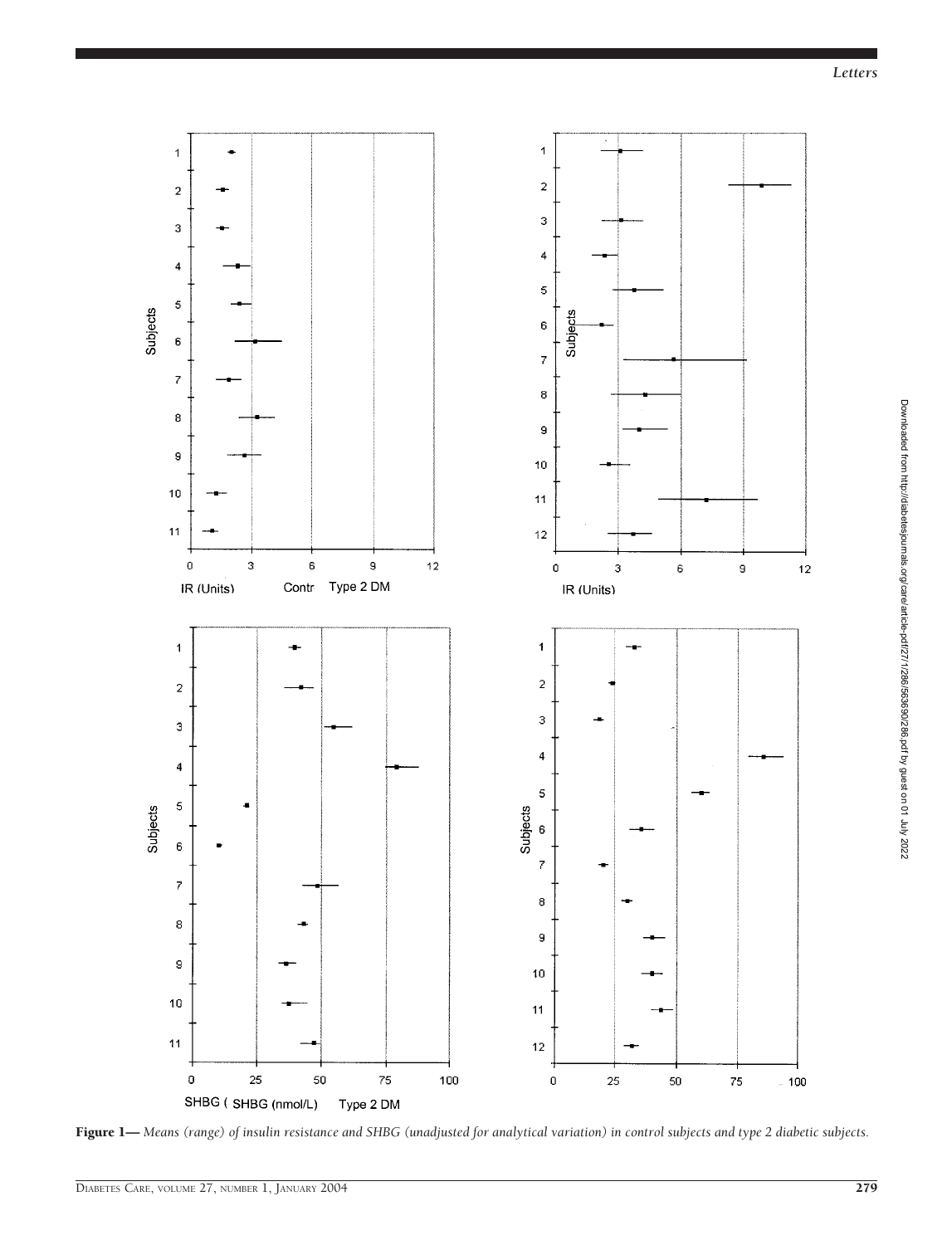### *Letters*

or fall by  $>$  14.5% to be considered significantly different from the first.

The subjects with type 2 diabetes were hyperinsulinemic, insulin resistant, and demonstrated lower SHBG levels than control subjects. However, the more variable fasting insulin/insulin resistance in the subjects with type 2 diabetes was not reflected by similarly more variable SHBG readings compared with those of the control subjects. This suggests that a low SHBG concentration is a stable integrated marker of insulin resistance and therefore has the characteristics to be potentially used as a surrogate measure of insulin resistance, perhaps in monitoring the response of an individual to insulin sensitizers. However, although SHBG levels differed significantly between those with and without diabetes, the absolute mean difference was small, indicating that measurement of SHBG cannot be used as a simple test for insulin resistance in diabetes. A much larger study is required to investigate whether diagnostic cutoff values for low SHBG concentrations and insulin resistance in type 2 diabetes can be established. Without these parameters, the utility of a low SHBG concentration as a reflection of insulin resistance in type 2 diabetes will be for the serial monitoring of insulin resistance in individuals on treatment after the presence of insulin resistance has been established by conventional means. The low variation of SHBG compared with insulin resistance is likely due to the inherent temporal volatility of insulin and glucose levels as compared with SHBG. In conclusion, in the evaluation of serial measurements of SHBG concentration for an insulin-resistant individual with type 2 diabetes, such as before and after therapeutic intervention, the critical difference value of 14.5% reported here will identify whether any change is beyond that of natural biological variation and therefore a true response.

> **VIJAY JAYAGOPAL, MRCP<sup>1</sup> ERIC S. KILPATRICK, MRCPATH<sup>2</sup> PAUL E. JENNINGS, FRCP<sup>3</sup> STEVE HOLDING, PHD<sup>2</sup> DAVID A. HEPBURN, FRCP<sup>1</sup> STEPHEN L. ATKIN, FRCP<sup>1</sup>**

From the <sup>1</sup>Department of Medicine, University of Hull, Hull, U.K.; the <sup>2</sup>Department of Clinical Biochemistry, Hull Royal Infirmary, Hull, U.K.; and the <sup>3</sup> <sup>3</sup>Department of Medicine, York Hospital, York, U.K.

Address correspondence to Dr. V. Jayagopal, Mi-

chael White Centre for Diabetes and Endocrinology, Brocklehurst Building, Hull Royal Infirmary, 220- 236 Anlaby Road, Hull, HU3 2RW, U.K. E-mail: v.jayagopal@hull.ac.uk.

© 2004 by the American Diabetes Association.

#### ●●●●●●●●●●●●●●●●●●●●●●●

### **References**

- 1. Jayagopal V, Kilpatrick ES, Jennings PE, Hepburn DA, Atkin SL: Biological variation of homeostasis model assessment– derived insulin resistance in type 2 diabetes. *Diabetes Care* 25:2022–2025, 2002
- 2. Nestler JE: Sex hormone-binding globulin: a marker for hyperinsulinemia and/or insulin resistance? (Editorial). *J Clin Endocrinol Metab* 76:273–274, 1993
- 3. Pugeat M, Crave JC, Tourniaire J, Forest MG: Clinical utility of sex hormone-binding globulin measurement. *Horm Res* 45: 148–155, 1996
- 4. Jayagopal V, Kilpatrick ES, Jennings PE, Hepburn DA, Atkin SL: The biological variation of testosterone and sex hormone-binding globulin (SHBG) in polycystic ovarian syndrome: implications for SHBG as a surrogate marker of insulin resistance. *J Clin Endocrinol Metab* 88:1528– 1533, 2003
- 5. Fraser CG, Harris EK: Generation and application of data on biological variation in clinical chemistry. *Crit Rev Clin Lab Sci* 27: 409–437, 1989
- 6. Gowans EM, Fraser CG: Biological variation of serum and urine creatinine and creatinine clearance: ramifications for interpretation of results and patient care. *Ann Clin Biochem* 25:259–263, 1988

## **Development of an Assessment Tool for Screening Children for Glucose Intolerance by Oral Glucose Tolerance Test**

**The American Diabetes Association**<br>
(ADA) has recommended screening<br>
for type 2 diabetes by fasting plasma<br>
glucose (FPG) in children who are overhe American Diabetes Association (ADA) has recommended screening for type 2 diabetes by fasting plasma weight (BMI  $>85$ th percentile) who have two of the following risk factors: at-risk ethnic minority origin, family history of diabetes in a first- or second-degree relative, or insulin resistance (acanthosis nigricans, polycystic ovarian syndrome, hypertension, or dyslipidemia) (1).

The case for refining the criteria for screening has been made previously (2).

In that study, the sensitivity of the criteria was 24%, with a positive predictive value of 3%, i.e., 40 children needed to be tested to yield one abnormal result. In a response to this, Rosenbloom (3) highlighted the need to test the ADA criteria in high-risk populations to establish the strength and risk level of different factors that are influential in the development of type 2 diabetes.

Our institution covers a population where type 2 diabetes in childhood has emerged (4). We describe our experience of applying the ADA criteria and propose a clinical assessment tool to refine the selection of children for screening by the oral glucose tolerance test (OGTT).

In the last 4 years, 66 children have had OGTTs for suspected glucose intolerance. The characteristics of this population were mean age of 12.7 years (range 4.8–17.3), mean BMI standard deviation score 3.0 (0.0–4.6), 71% female, 83% ethnic minority origin (of whom 73% were South Asian and 9% African Caribbean), 88% had acanthosis nigricans, and 67% had a first- or second-degree family history of diabetes. Of these, 13 children had abnormal glucose tolerance (4 diabetes, 8 impaired glucose tolerance [IGT], and 1 impaired fasting glycemia).

Applying the ADA criteria, 11 of the 13 children with abnormal results would have qualified for screening, missing 1 child with diabetes and 1 with IGT. Screening these 11 with FPG as per the recommendations would have missed a further 7 children, 1 with diabetes and 6 with IGT, as only 1 of the children with IGT had impaired fasting glycemia. Overall, the sensitivity of the ADA criteria using FPG as a screening test in our population was 31%. Use of the ADA criteria to screen by OGTT would have identified 11 of the 13 abnormal results in this cohort, giving a sensitivity of 85% for the criteria and a specificity of 26%, with a positive predictive value of 22%, i.e., five children would need to be tested to yield an abnormal result.

Using the clinical characteristics of our cohort, we calculated the positive predictive value for each parameter singly and in combination. We used this data to weight each parameter and calculate a cumulative risk score, dividing children into low and high risk of abnormal glucose tolerance when tested by OGTT (Fig. 1). We then applied this risk score to our co-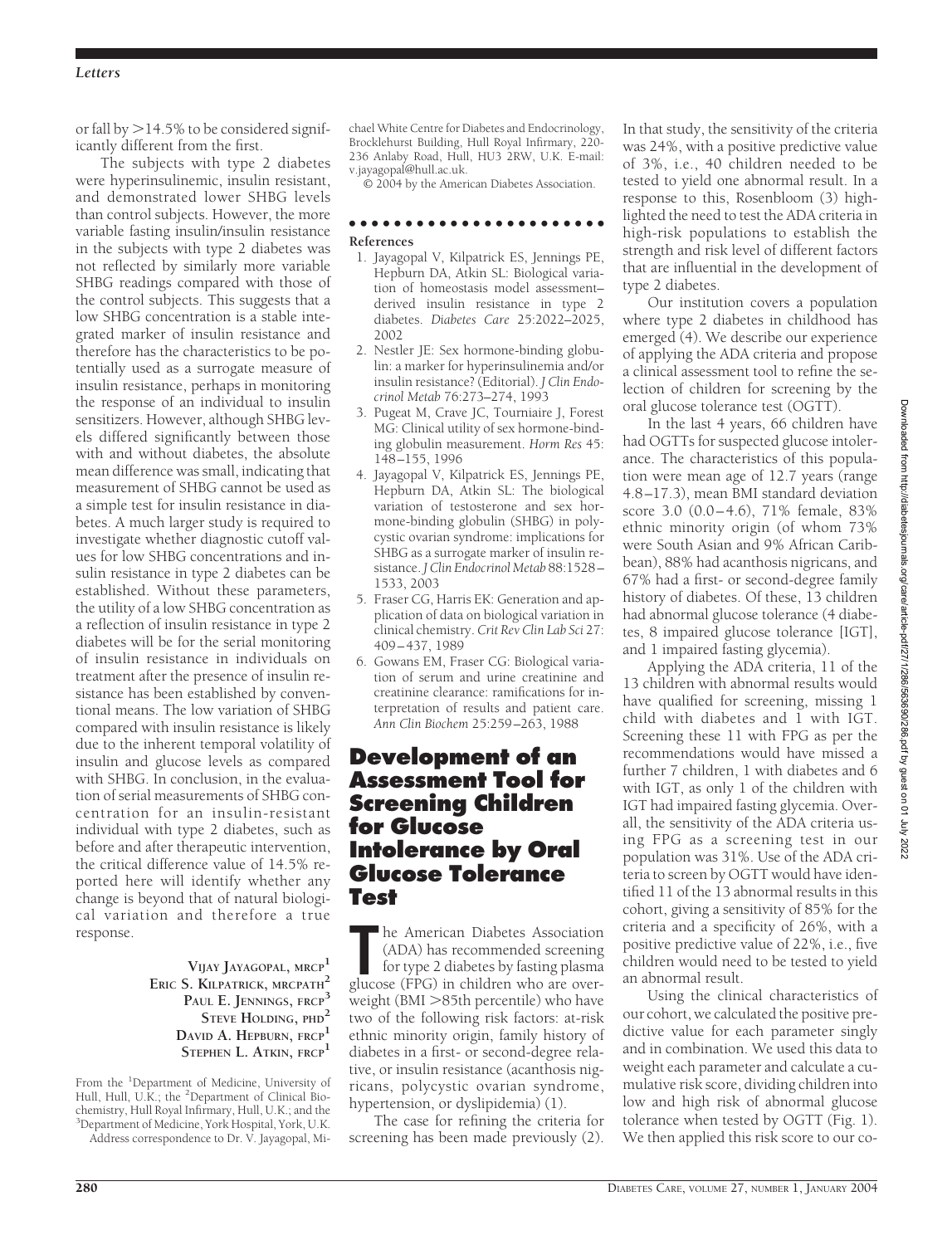*Letters*

 $\overline{S_{\text{core}}}$ 

|                                                              |                                 |                                |                              |                                 |                        | ovuv |
|--------------------------------------------------------------|---------------------------------|--------------------------------|------------------------------|---------------------------------|------------------------|------|
| Age (years)<br>Points                                        | $\leq$ 11<br>$\Omega$           | $11+$<br>$\overline{2}$        |                              |                                 |                        |      |
| <b>Sex</b><br>Points                                         | Male<br>$\mathbf 0$             | Female<br>3                    |                              |                                 |                        |      |
| <b>BMI SDS</b><br>Points                                     | $\leq$ 1<br>$\Omega$            | $1 - 1.9$<br>1                 | $2 - 2.9$<br>$\overline{2}$  | $3 - 3.9$<br>3                  | $4+$<br>$\overline{4}$ |      |
| Ethnicity<br>Points                                          | White UK<br>$\mathbf{0}$        | Asian or<br>Mixed<br>2         | African or<br>Caribbean<br>3 |                                 |                        |      |
| Any family history<br>of type 2 diabetes<br>Points (total 4) | Negative<br>$\mathbf 0$         | Positive<br>$\overline{2}$     | Parent<br>$+1$               | Both sides<br>of family<br>$+1$ |                        |      |
| Signs of insulin<br>resistance<br>Points (total 8)           | Acanthosis<br>Nigricans<br>$+2$ | Polycystic<br>ovaries*<br>$+4$ | Hypertension<br>$+2$         |                                 |                        |      |
|                                                              |                                 |                                |                              |                                 | Total                  |      |
|                                                              |                                 |                                |                              |                                 |                        |      |

Figure 1—*Assessment tool for the selection of children at risk of abnormal glucose tolerance. The assessment tool does not apply to children referred with raised fasting blood glucose values or with suspected glucose intolerance posttransplantation or secondary to other diagnoses. Children are scored on the clinical characteristics as shown. The scores for family history and insulin resistance are cumulative, giving a maximum score of 24. \*Definite diagnosis on scan or irregular menses and hirsutism; †systolic or diastolic blood pressure 95th percentile for age (5). Scores: 0–11, low risk; 12–24, high risk (these children should be screened by OGTT).*

hort: 36 children scored as high risk, which included all 13 children with abnormal glucose tolerance. The sensitivity of this scoring system in our cohort is 100%, specificity 57%, and positive predictive value 36%, i.e., three children need to be tested to identify one abnormal result. Prospective validation of this assessment tool is now underway in our clinic. We suggest that other units develop risk assessment tools for their populations so that screening at-risk children for glucose intolerance becomes more feasible and is not "a lost battle."

> **SARAH EHTISHAM, MBBCHIR NICK SHAW, MBCHB JEREMY KIRK, MD TIMOTHY BARRETT, PHD**

From the Department of Diabetes and Endocrinology, Birmingham Children's Hospital, Birmingham, U.K.

Address correspondence to Dr. Sarah Ehtisham, Diabetes Homecare Unit, Birmingham Children's Hospital, Steelhouse Lane, Birmingham B4 6NH, U.K. E-mail: s.ehtisham@bham.ac.uk.

© 2004 by the American Diabetes Association.

#### ●●●●●●●●●●●●●●●●●●●●●●● **References**

- 1. American Diabetes Association: Type 2 diabetes in children and adolescents (Consensus Statement). *Diabetes Care* 23: 381–389, 2000
- 2. Fagot-Campagna A, Saaddine JB, Engelgau MM: Is testing children for type 2 diabetes a lost battle? (Letter). *Diabetes Care* 23:1442–1443, 2000
- 3. Rosenbloom AL: Is testing children for type 2 diabetes a lost battle? Response to Fagot-Campagna et al. (Letter) *Diabetes Care* 23:1443, 2000
- 4. Ehtisham S, Barrett TG, Shaw NJ: Type 2 diabetes mellitus in UK children: an emerging problem. *Diabet Med* 17:867– 871, 2000
- 5. Williams CL, Hayman LL, Daniels SR, Robinson TN, Steinberger J, Paridon S, Bazzarre T: Cardiovascular health in childhood: a statement for health professionals from the Committee on Atherosclerosis, Hypertension and Obesity in the Young (AHOY) of the Council on Cardiovascular Disease in the Young, Ameri-

can Heart Association. *Circulation* 106: 143–160, 2002

## **Vinegar Improves Insulin Sensitivity to a High-Carbohydrate Meal in Subjects With Insulin Resistance or Type 2 Diabetes**

The number of Americans with type 2 diabetes is expected to increase by 50% in the next 25 years; hence, the prevention of type 2 diabetes is an imporhe number of Americans with type 2 diabetes is expected to increase by 50% in the next 25 years; hence, the tant objective. Recent large-scale trials (the Diabetes Prevention Program and STOP-NIDDM) have demonstrated that therapeutic agents used to improve insulin sensitivity in diabetes, metformin and acarbose, may also delay or prevent the onset of type 2 diabetes in high-risk pop-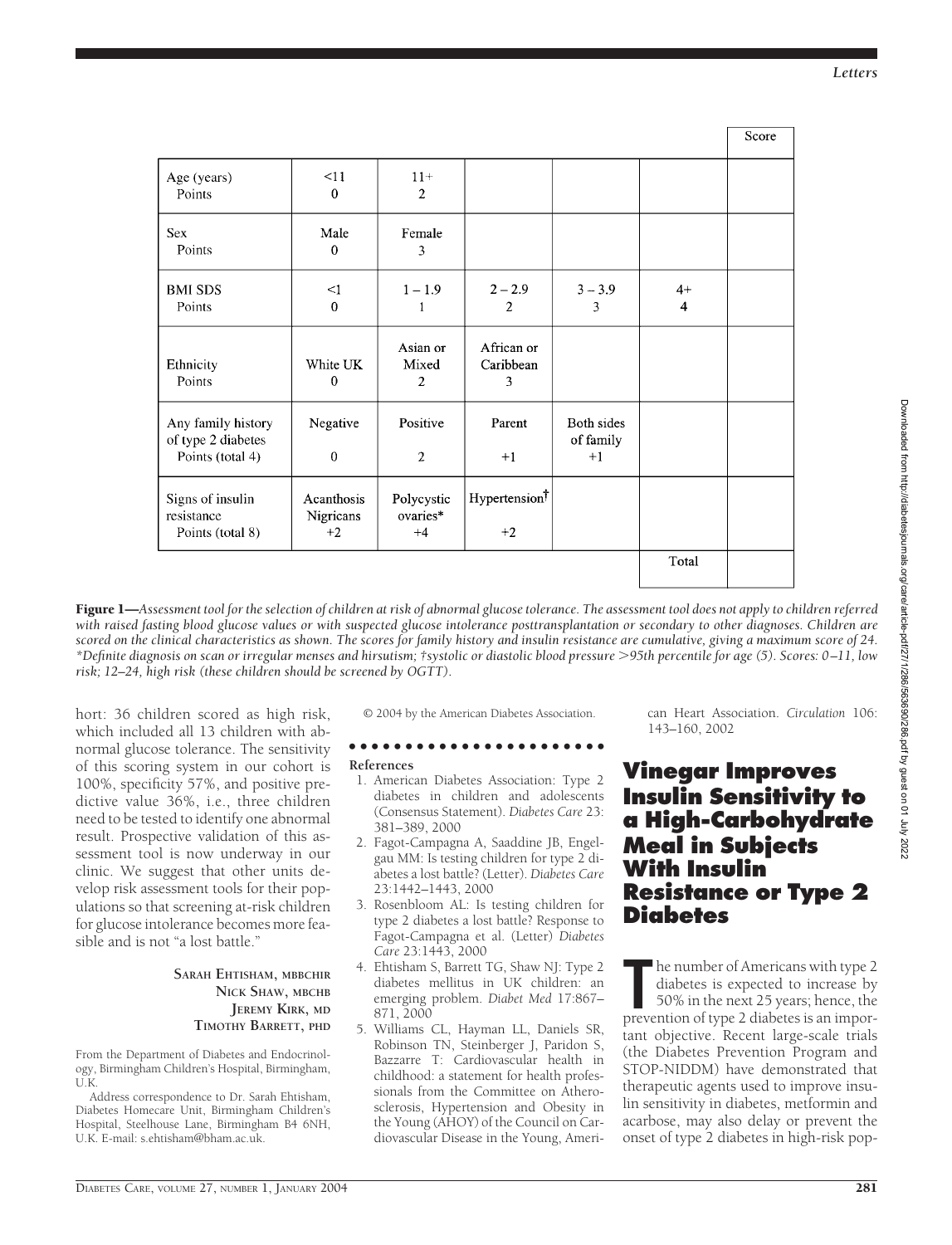

Figure 1—*Effects of vinegar () and placebo (*}*) on plasma glucose (*A*–* C*) and insulin (*D*–* F*) responses after a standard meal in control subjects, insulin-resistant subjects, and subjects with type 2 diabetes. Values are means SE. The* P *values represent a significant effect of treatment (multivariate ANOVA repeated-measures test).*

ulations. Interestingly, an early report showed that vinegar attenuated the glucose and insulin responses to a sucrose or starch load (1). In the present report, we assessed the effectiveness of vinegar in reducing postprandial glycemia and insulinemia in subjects with varying degrees of insulin sensitivity.

Our study included nondiabetic subjects who were either insulin sensitive (control subjects,  $n = 8$ ) or insulin resistant  $(n = 11)$  and 10 subjects with type 2 diabetes. Subjects provided written informed consent and were not taking diabetes medications. Fasting subjects were randomly assigned to consume the vinegar (20 g apple cider vinegar, 40 g water, and 1 tsp saccharine) or placebo drink and, after a 2-min delay, the test meal, which was composed of a white bagel, butter, and orange juice (87 g total carbohydrates). The cross-over trial was conducted 1 week later. Blood samples were collected at fasting and 30 and 60 min postmeal for glucose and insulin analyses. Whole-body insulin sensitivity during the 60-min postmeal interval was estimated using a composite score (2).

Fasting glucose concentrations were elevated  $~55\%$  in subjects with diabetes compared with the other subject groups  $(P < 0.01$ , Tukey's post hoc test), and fasting insulin concentrations were elevated 95–115% in subjects with insulin resistance or type 2 diabetes compared with control subjects ( $P < 0.01$ ). Com-

pared with placebo, vinegar ingestion raised whole-body insulin sensitivity during the 60-min postmeal interval in insu $lin-resistant$  subjects (34%,  $P = 0.01$ , paired *t* test) and slightly improved this parameter in subjects with type 2 diabetes  $(19\%, P = 0.07)$ . Postprandial fluxes in insulin were significantly reduced by vinegar in control subjects, and postprandial fluxes in both glucose and insulin were significantly reduced in insulin-resistant subjects (Fig. 1).

These data indicate that vinegar can significantly improve postprandial insulin sensitivity in insulin-resistant subjects. Acetic acid has been shown to suppress disaccharidase activity (3) and to raise glucose-6-phosphate concentrations in skeletal muscle (4); thus, vinegar may possess physiological effects similar to acarbose or metformin. Further investigations to examine the efficacy of vinegar as an antidiabetic therapy are warranted.

> **CAROL S. JOHNSTON, PHD CINDY M. KIM, MS AMANDA J. BULLER, MS**

From the Department of Nutrition, Arizona State University, Mesa, Arizona.

Address correspondence to Carol S. Johnston, Department of Nutrition, Arizona State University, East Campus, 7001 E. Williams Field Rd, Mesa, AZ 85212. E-mail: carol.johnston@asu.edu.

© 2004 by the American Diabetes Association.

## ●●●●●●●●●●●●●●●●●●●●●●●

- **References**
- 1. Ebihara K, Nakajima A: Effect of acetic acid and vinegar on blood glucose and insulin responses to orally administered sucrose and starch. *Agric Biol Chem* 52: 1311–1312, 1988
- 2. Matsuda M, DeFronzo RA: Insulin sensitivity indices obtained from oral glucose tolerance testing. *Diabetes Care* 22:1462– 1470, 1999
- 3. Ogawa N, Satsu H, Watanabe H, Fukaya M, Tsukamoto Y, Miyamoto Y, Shimizu M: Acetic acid suppresses the increase in disaccharidase activity that occurs during culture of Caco-2 cells. *J Nutr* 130:507– 513, 2000
- 4. Fushimi T, Tayama K, Fukaya M, Kitakoshi K, Nakai N, Tsukamoto Y, Sato Y: Acetic acid feeding enhances glycogen repletion in liver and skeletal muscle of rats. *J Nutr* 131:1973–1977, 2001

## **Sleep Disturbance and Onset of Type 2 Diabetes**

 $\bigcap$  leep disturbance, which is often observed among patients with diabetes (1), is possibly caused by impaired glucose metabolism or physical and psychological discomfort due to the disorder. In addition, a recent prospective study of women has indicated an interesting association between sleep patterns and lateronset type 2 diabetes, with a greater incidence among both short-term  $(< 6 h)$ and long-term  $($ >8 h) sleepers (2). Disturbance in sleep quality may also affect the later onset of overt diagnosis of type 2 diabetes. We investigated the association between sleep disturbance and the subsequent onset of type 2 diabetes in a group of Japanese male employees.

We analyzed the database of an 8-year prospective study of male employees of an electrical company in Japan (3). We followed 2,649 male employees with no medical history of diabetes or other chronic illnesses at baseline for 8 years from 1984 to 1992. Data from 2,265 (86%) male respondents, who were thoroughly followed, were analyzed. All subjects received a medical checkup once a year during the follow-up to identify those with type 2 diabetes according to World Health Organization criteria (4). A mailed questionnaire was used to assess sleep disturbance in the previous month at baseline. Two single-item questions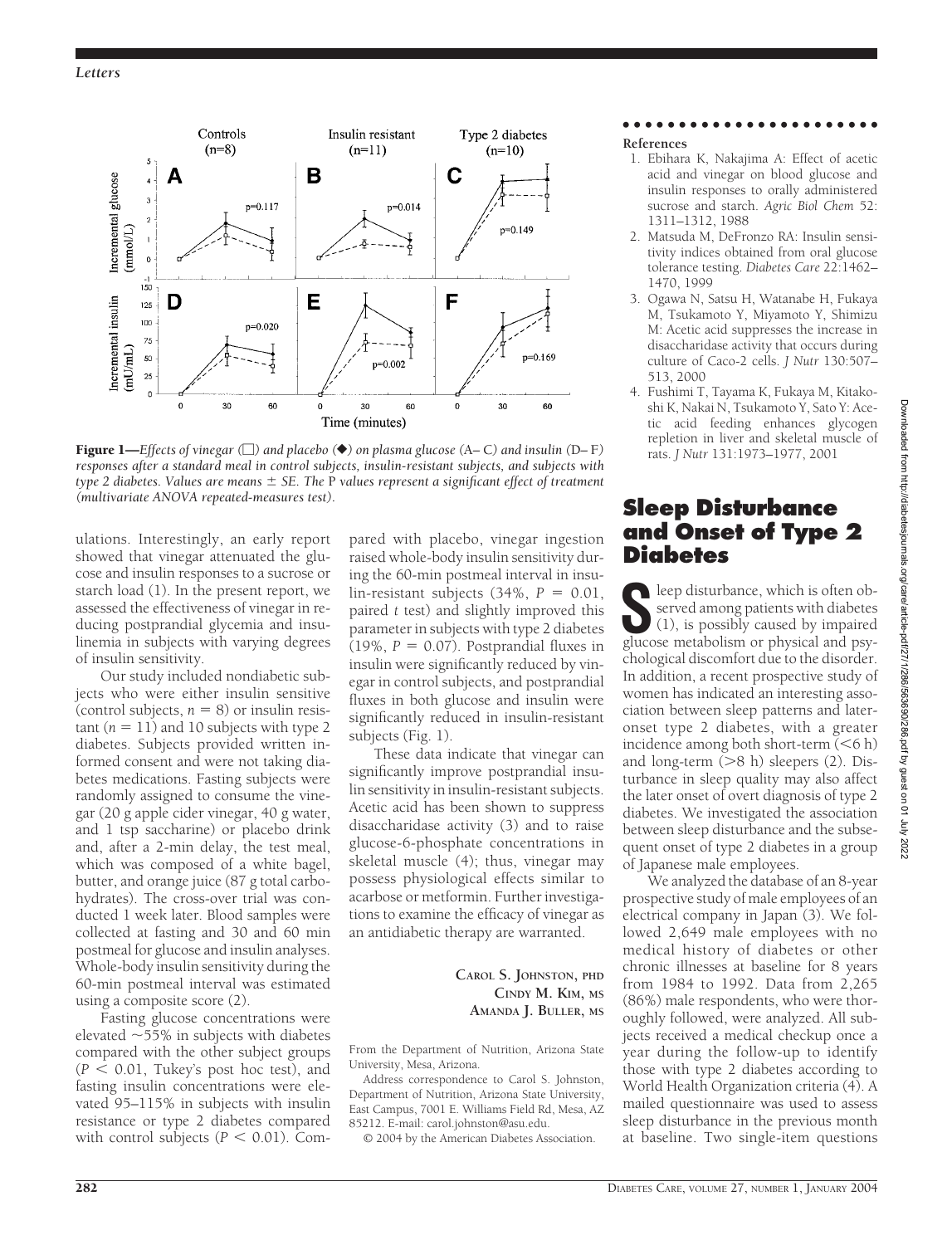were asked concerning difficulty initiating sleep ("Did you have trouble falling asleep?") and difficulty maintaining sleep ("Did you often wake up in the middle of the night?"). The subjects were classified into one of two categories: low for those who indicated "seldom" or "sometimes" and high for those who indicated "often" or "almost everyday" in response to the questions.

During the 18,006 person-year observation, 38 incidents of type 2 diabetes were identified (an incidence rate of 1.68 per 1,000 person-years). Those who experienced a high frequency of difficulty initiating sleep had a significantly higher age-adjusted hazard ratio (2.98, 95% CI 1.36–6.53) for type 2 diabetes compared with those who experienced lowfrequency difficulty initiating sleep. A similar hazard ratio was observed for difficulty maintaining sleep (2.23, 1.08 – 4.61). These hazard ratios were almost identical and were statistically significant after controlling for other factors relevant to type 2 diabetes (i.e., age, education, occupation, shift work, BMI, leisure-time physical activity, smoking, alcohol consumption, and family history of diabetes).

Our analysis demonstrated that those who had sleep disturbances showed a two- to threefold higher risk of later onset type 2 diabetes. The association was independent of known risk factors for type 2 diabetes and was not attributable to treatment for sleep disturbance. Sleep disturbance at baseline was unlikely due to complications or disability from the treatment of diabetes because we excluded subjects with known diabetes at baseline. A possible explanation is that an increased sympathetic nervous activity associated with sleep disturbance (5) causes glucose intolerance (6) and increases the risk of type 2 diabetes. Physicians may need to pay more attention to patients with sleep disturbance because it may indicate a higher risk for type 2 diabetes.

### **NORITO KAWAKAMI, MD<sup>1</sup> NAOYOSHI TAKATSUKA, MD<sup>2</sup> HIROYUKI SHIMIZU, MD<sup>2</sup>**

From the <sup>1</sup>Department of Hygiene and Preventive Medicine, Okayama University Graduate School of Medicine and Dentistry, Okayama, Japan; and the 2 Department of Epidemiology and Preventive Medicine, Gifu University School of Medicine, Gifu, Japan.

Address correspondence to Prof. Norito Kawakami, Hygiene and Preventive Medicine,

Okayama University Graduate School of Medicine and Dentistry, 2-5-1 Shikata-cho, Okayama 700- 8558, Japan. E-mail: norito@md.okayama-u.ac.jp.

© 2004 by the American Diabetes Association.

**Acknowledgments**— This study was supported in part by a grant-in-aid from the Japanese Ministry of Education, Science, and Culture.

### ●●●●●●●●●●●●●●●●●●●●●●●

### **References**

- 1. Resnick HE, Redline S, Shahar E, Gilpin A, Newman A, Walter R, Ewy GA, Howard BV, Punjabi NM: Diabetes and sleep disturbances: findings from the Sleep Heart Health Study. *Diabetes Care* 26:702–709, 2003
- 2. Ayas NT, White DP, Al-Delaimy WK, Manson JE, Stampfer MJ, Speizer FE, Patel S, Hu FB: A prospective study of selfreported sleep duration and incident diabetes in women. *Diabetes Care* 26:380–384, 2003
- 3. Kawakami N, Takatsuka N, Shimizu H, Ishibashi H: Depressive symptoms and occurrence of type 2 diabetes among Japanese men. *Diabetes Care* 22:1071–1076, 1999
- 4. World Health Organization: *WHO Expert Committee on Diabetes Mellitus, Second Report*. Geneva, World Health Org., 1981 (Tech. Rep. Ser., no. 646)
- 5. Bonnet MH, Arand DL: Heart rate variability in insomniacs and matched normal sleepers. *Psychosom Med* 60:610–615, 1998
- 6. Gonzalez-Ortiz M, Martinez-Abundis E, Balcazar-Munoz BR, Pascoe-Gonzalez S: Effect of sleep deprivation on insulin sensitivity and cortisol concentration in healthy subjects. *Diabetes Nutr Metab* 13: 80–83, 2000

## **Non-HDL Cholesterol Contributes to the "Hypertriglyceridemic** (1). In addition, we observed that after **Waist" as a Cardiovascular Risk Factor**

### The Hoorn Study

emieux et al. (1) described the "hypertriglyceridemic waist" as a<br>
marker of the atherogenic metabolic<br>
triad (hyperinsulinemia, hyperapoliemieux et al. (1) described the "hypertriglyceridemic waist" as a marker of the atherogenic metabolic poprotein B, and small, dense LDL) in men. In 287 men, those with a waist circumference  $\geq 90$  cm and with triglyceride levels  $\geq$  2 mmol/l had an odds ratio of 3.6 (95% CI 1.17–10.93) for having angio-

graphically diagnosed coronary artery disease compared with those with smaller waists and lower triglyceride concentrations. We recently reported (2) the predictive value of non-HDL cholesterol and triglyceride concentrations for 10-year cardiovascular disease incidence in the Hoorn Study, a population-based cohort study of glucose tolerance. In people with abnormal glucose metabolism, high triglyceride concentration was associated with the risk of cardiovascular disease, particularly in people with high non-HDL cholesterol, but not in those with normal glucose metabolism (3).

We used the Hoorn Study data to prospectively investigate whether the risk associated with the hypertriglyceridemic waist differs between subjects with normal and abnormal glucose metabolism. Additionally, we studied whether non-HDL cholesterol adds to the predictive power of the hypertriglyceridemic waist in predicting cardiovascular disease. The Hoorn Study is a cohort study among 2,484 subjects in the Netherlands that started in 1989. Cardiovascular disease was defined as first new cardiovascular fatal or nonfatal event (3). Because the cutoff points for waist girth in men used by Lemieux et al. (1) are not applicable for women, we used waist  $\geq 94$  cm in men and  $\geq$ 80 cm in women, according to the European Group of Insulin Resistance definition (4). The results show that in particular the combination of a large waist and a high triglyceride level  $(\geq 2$  mmol/l) was associated with cardiovascular disease in subjects with both normal and abnormal glucose metabolism (hazard ratio 1.82 [95% CI 1.27–2.62] and 2.68 [1.89–3.81], respectively). These findings concur with those of Lemieux et al. stratification for non-HDL cholesterol, defined as the difference between total cholesterol and HDL cholesterol concentration, the risk associated with the hypertriglyceridemic waist was further increased by 50% in the presence of high non-HDL cholesterol concentrations (above the median, i.e., 5.2 mmol/l for men and 5.3 mmol/l for women) (Fig. 1). The hazard ratio for subjects with a combination of large waist, high triglycerides, and high non-HDL cholesterol concentrations was 2.94 (2.06–4.19).

Non-HDL cholesterol is closely linked to visceral obesity (5). Non-HDL cholesterol includes all cholesterol in po-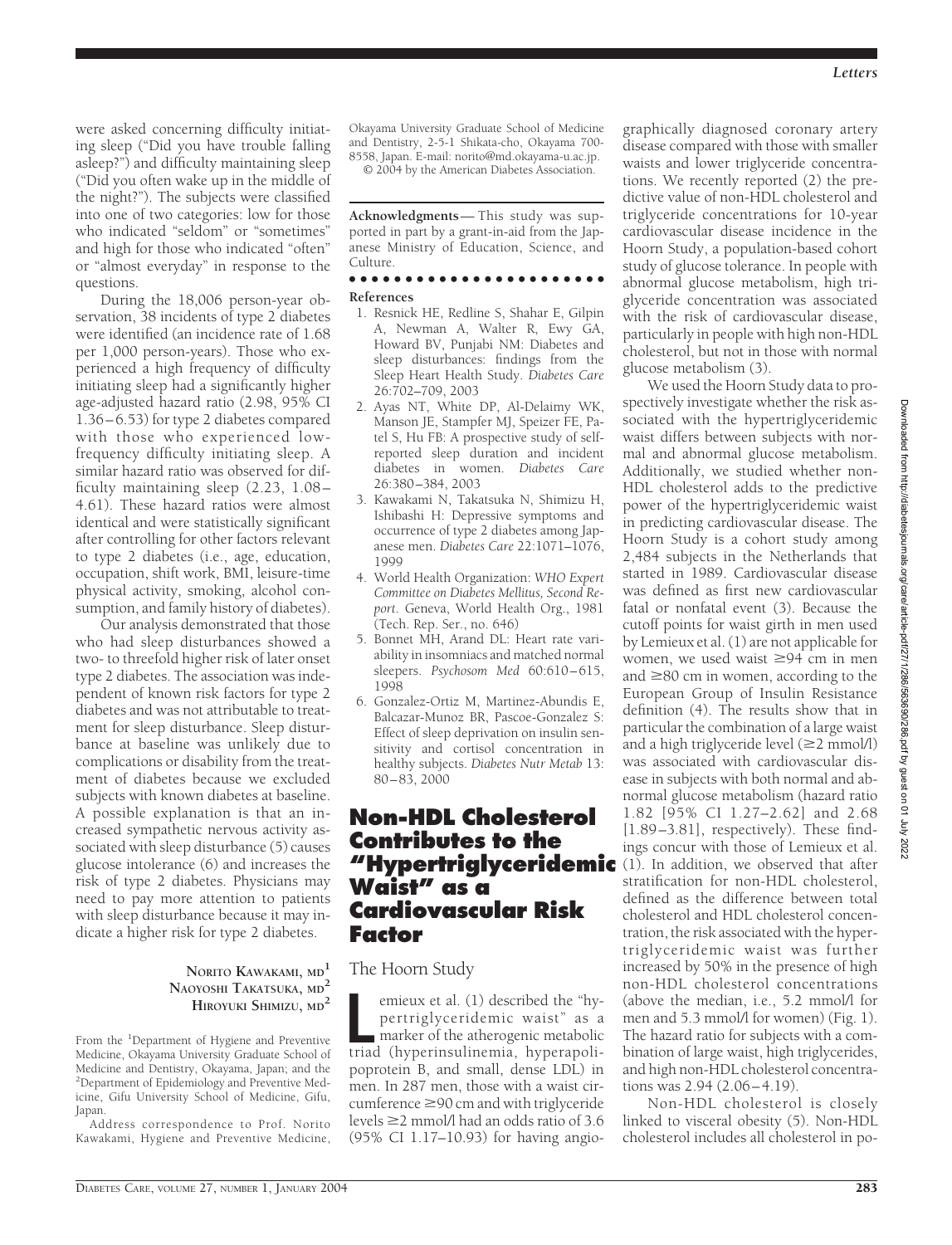

tentially atherogenic triglyceride-rich lipoproteins and may be a better predictor for the "bad" triglycerides, which are associated with increased risk of cardiovascular disease (6).

In conclusion, in the Hoorn Study, non-HDL cholesterol contributes considerably to the risk associated with the hypertriglyceridemic waist. Further studies are clearly required to evaluate the clinical relevance of monitoring these particular variables for the assessment of cardiovascular risk.

### **GRIE¨T BOS, MSC<sup>1</sup> JACQUELINE M. DEKKER, PHD<sup>1</sup> ROBERT J. HEINE, PHD1,2**

From the <sup>1</sup>Institute for Research in Extramural Medicine, VU University Medical Center, Amsterdam, the Netherlands; and the <sup>2</sup>Department of Endocrinology, Diabetes Center, VU University Medical Center, Amsterdam, the Netherlands.

Address correspondence to G. Bos, MSc, Institute for Research in Extramural Medicine, VU University Medical Center Van der Boechorststraat 7, 1081 BT Amsterdam, Netherlands. E-mail: g.bos.emgo@med. vu.nl.

© 2004 by the American Diabetes Association. ●●●●●●●●●●●●●●●●●●●●●●●

## **References**

- 1. Lemieux I, Pascot A, Couillard C, Lamarche B, Tchernof A, Almeras N, Bergeron J, Gaudet D, Tremblay G, Prud'homme D, Nadeau A, Despres JP: Hypertriglyceridemic waist: a marker of the atherogenic metabolic triad (hyperinsulinemia; hyperapolipoprotein B; small, dense LDL) in men? *Circulation* 102:179– 184, 2000
- 2. Mooy JM, Grootenhuis PA, de Vries H, Valkenburg HA, Bouter LM, Kostense PJ, Heine RJ: Prevalence and determinants of glucose intolerance in a Dutch Caucasian population: the Hoorn Study. *Diabetes Care* 18:1270–1273, 1995
- 3. Bos G, Dekker JM, Nijpels G, De Vegt F,

Figure 1—*Hazard ratios (HRs) of cardiovascular disease for combined categories of triglycerides and waist circumference, stratified for*  $non-HDL$  cholesterol.  $\Box$ , *waist* -*94/80 cm;* f*, waist 94/80 cm.*

Diamant M, Stehouwer CD, Bouter LM, Heine RJ: A combination of high concentrations of serum triglyceride and nonhigh-density-lipoprotein-cholesterol is a risk factor for cardiovascular disease in subjects with abnormal glucose metabolism: the Hoorn Study. *Diabetologia* 46: 910–916, 2003

- 4. Balkau B, Charles MA: Comment on the provisional report from the WHO consultation: European Group for the Study of Insulin Resistance (EGIR). *Diabet Med* 16: 442–443, 1999
- 5. Bittner V, Hardison R, Kelsey SF, Weiner BH, Jacobs AK, Sopko G: Non-highdensity lipoprotein cholesterol levels predict five-year outcome in the Bypass Angioplasty Revascularization Investigation (BARI). *Circulation* 106:2537–2542, 2002
- 6. Brewer HB Jr: Hypertriglyceridemia: changes in the plasma lipoproteins associated with an increased risk of cardiovascular disease. *Am J Cardiol* 83:3F–12F, 1999

## **Improvement of Temperature and Flow in Feet of Subjects with Diabetes With Use of a Transdermal Preparation of L-Arginine**

## A pilot study

**C**irculatory impairment and its sequilae have long been known to be major complications of diabetes. It has been shown that in diabetes the funcqulae have long been known to be has been shown that in diabetes, the functionality of the endothelial nitric oxide (NO)/nitric oxide synthase (eNOS) system is impaired (1–3). NO is generated in the endothelium through the oxidation of the amino acid L-arginine by the enzyme eNOS. NO causes vascular smooth muscle to relax, resulting in increased blood flow. In addition to being a substrate of eNOS, L-arginine facilitates the dimerization of two identical subunits, forming a homodimer. The enzyme is only active in the dimeric form. Under proper conditions, dimerization occurs rapidly, on a timescale of minutes. Once formed, the dimer is stable (4).

Subjects with diabetes have abnormally low levels of L-arginine (5) and elevated levels of the eNOS inhibitor asymmetric dimethylarginine (ADME) (6) in their plasma. Though the value of increasing L-arginine levels in cases of impaired circulation is now recognized, practical schemes for therapeutic use of L-arginine have been elusive. In this pilot study, we sought to determine whether supplying L-arginine transdermally would improve vascular function of the feet in patients with diabetes as indicated by flow and temperature.

The study was designed as a doubleblind, vehicle-controlled, two-period, crossover protocol with washout periods of 1 week. Sixteen subjects were enrolled, and 13 completed the study (aged  $56 \pm 8$ years). After analyzing the data, it was clear that the effect of L-arginine persisted throughout the washout periods (Tables 1 and 2). Because of this, except for the initial exposure of L-arginine virgin feet, the analysis was altered to determine the effect from cumulative exposure to L-arginine throughout the protocol. Flow was measured at the metatarsal and Achilles area using a Doppler flow meter (7), and temperature was measured at the metatarsal and big toe areas using an infrared thermometer. The active cream was a water-based moisturizing vehicle containing 12.5% L-arginine hydrochloride in a hostile biophysical environment comprised of high concentrations of choline chloride, sodium chloride, and magnesium chloride. The vehicle control was identical except that the L-arginine was omitted.

At the first visit, after baseline measurements were made each subject rubbed active cream (4 mg L-arginine/ cm<sup>2</sup>) into one foot and vehicle into the other. After 30 min, measurements were made again. A 1-week washout period followed. Patients returned after the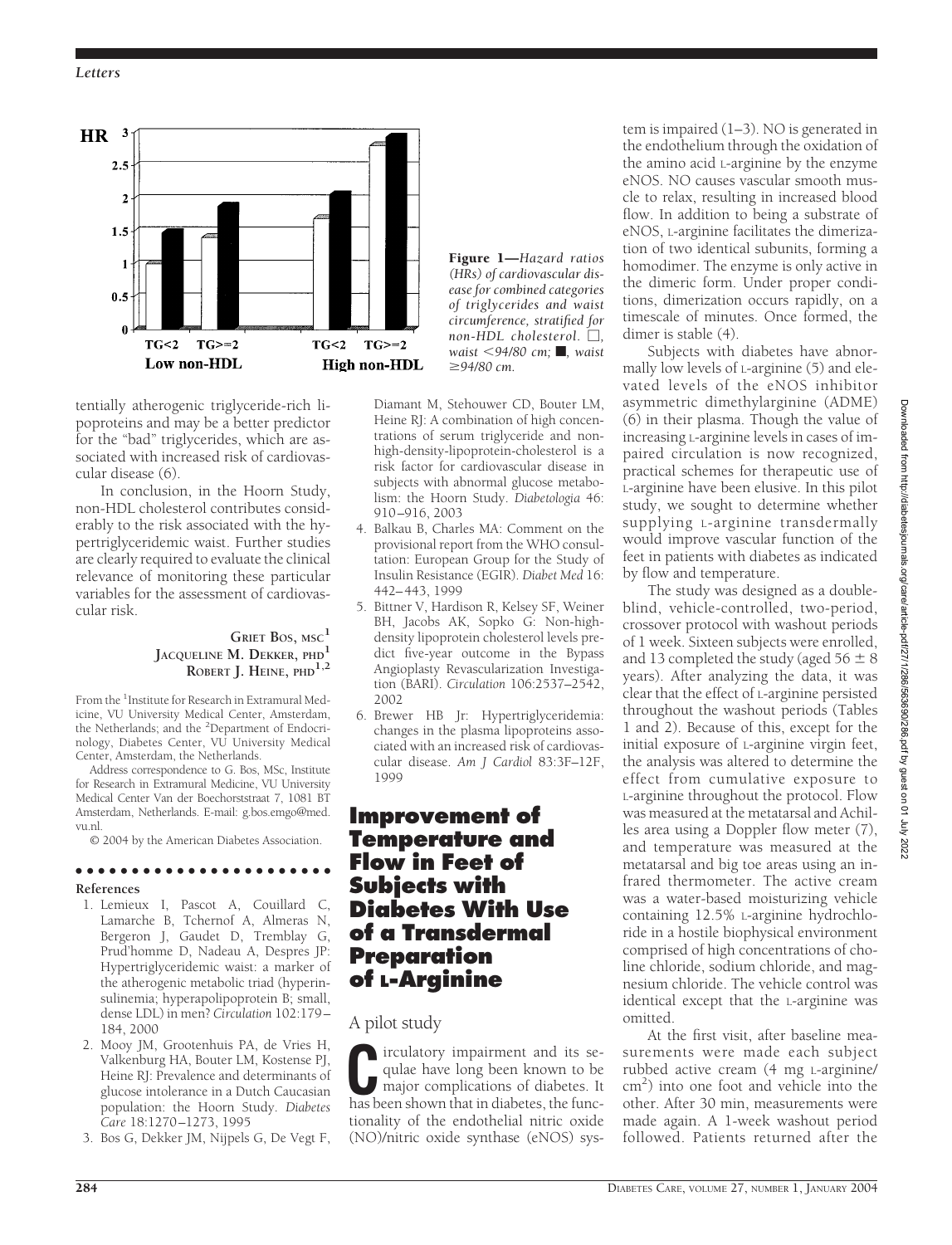|         | Metatarsal (°F) | P vs. visit 1 | Big toe $(°F)$ | P vs. visit 1 |
|---------|-----------------|---------------|----------------|---------------|
| Visit 1 | $82.0 \pm 2.3$  |               | $74.4 \pm 4.2$ |               |
| Visit 2 | $84.1 \pm 3.4$  | 0.004         | $77.7 \pm 5.3$ | 0.01          |
| Visit 3 | $87.0 \pm 2.4$  | < 0.0001      | $83.6 \pm 4.9$ | < 0.0001      |
| Visit 4 | $86.1 \pm 2.4$  | < 0.0001      | $80.6 \pm 5.4$ | < 0.0001      |
| Visit 5 | $86.9 \pm 2.4$  | < 0.0001      | $82.4 \pm 4.8$ | < 0.0001      |

Data are means  $+$  SD.

washout period and flow and temperature measurements were made. They were then randomly given either active or placebo cream and told to rub it into their feet in the morning and evening every day for 2 weeks. At the end of 2 weeks, subjects returned and again measurements were made. A second 1-week washout period followed that third visit. At the end of that period subjects returned and measurements were made. They were given the crossover product and told again to rub it into their feet morning and evening for 2 weeks. The subjects returned for final flow and temperature measurements at the end of that period.

At the first visit, flow was increased at the Achilles area in the foot with active cream from  $8.1 \pm 3.3$  to  $11.5 \pm 5.5$  AU  $(P = 0.05)$  30 min after application. In the foot that received placebo cream, flow failed to increase  $(8.1 \pm 1.4 \text{ vs. } 8.3 \pm 2.2$ AU). Furthermore, at the last visit the temperature at the metatarsal area had risen from the initial value of  $82.0 \pm 2.3$ to  $86.9 \pm 2.4$ °F ( $P < 0.0001$ ), and the temperature of the big toe had risen from the initial visit value of  $74.4 \pm 4.2$  to  $82.4 \pm 4.8$ °F ( $P < 0.0001$ ). And at the last visit the flow at the metatarsal area had risen from 8.7  $\pm$  4.3 to 11.6  $\pm$  5.5  $AU (P < 0.0001)$ , and flow at the Achilles area had risen from  $8.4 \pm 2.5$  to 11.4  $\pm$ 5.5 AU  $(P = 0.02)$ . While the failure of the L-arginine effect to wash out removed the opportunity for placebo control, the improvement in temperature and flow were substantial and highly statistically

significant. Though puzzling, one explanation of the persistence of the L-arginine effect is that the local tissue concentration of L-arginine becomes high enough to cause inactive monomers of eNOS to form active dimers.

We conclude that in the patients we studied with diabetes, treatment of their feet with a transdermal preparation of L-arginine improved both flow and temperature, and this effect was surprisingly long lasting. Such improvement of compromised local blood flow should be beneficial and could reduce the complications of the disease.

### **ERIC T. FOSSEL, PHD**

From Strategic Science and Technologies, Wellesley, Massachusetts.

Address correspondence to Eric T. Fossel, Strategic Science and Technologies, 892 Worcester Rd., Wellesley, MA 02481. E-mail: efossel@strategicsci. com.

© 2004 by the American Diabetes Association.

#### ●●●●●●●●●●●●●●●●●●●●●●● **References**

- 1. Cooke JP, Dzau V: Nitric oxide synthase: role in the genesis of vascular disease. *Annu Rev Med* 28:489–501, 1997
- 2. Calles-Escandon J, Cipolla M: Diabetes and endothelial dysfunction: a clinical prospective. *Endocr Rev* 22:36–52, 2001
- 3. Kin KY, Ito A, Asagami T, Tsai PSS, Adimoolan S, Kimoto M, Hideaki T, Reaven GM, Cooke JP: Impaired nitric oxide synthase pathway in diabetes mellitus: role of asymmetric dimethylarginine and dimethylarginine dimethyoaminohydrolase.

**Table 2—***Effect of transdermal L-arginine cream on flow*

|         | Metatarsal (AU) | P vs. visit 1 | Achilles (AU)  | P vs. visit 1 |
|---------|-----------------|---------------|----------------|---------------|
| Visit 1 | $8.7 \pm 4.3$   |               | $8.4 \pm 2.5$  |               |
| Visit 2 | $10.8 \pm 5.9$  | NS.           | $8.5 \pm 3.9$  | NS.           |
| Visit 3 | $10.8 \pm 4.8$  | 0.05          | $9.2 \pm 3.9$  | NS.           |
| Visit 4 | $11.6 \pm 8.3$  | NS.           | $10.0 \pm 4.2$ | 0.06          |
| Visit 5 | $11.6 \pm 5.5$  | < 0.0001      | $11.4 \pm 5.5$ | 0.02          |

Data are means  $\pm$  SD.

*Circulation* 106:987–992, 2002

- 4. Panda K, Rosenfeld RF, Ghosh S, Meade AL, Getzoff ED, Stuehr DJ: Distinct dimer interaction and regulation in nitric oxide synthase types I, II, and III. *J Biol Chem* 277:31020–31030, 2002
- 5. Pieper GM, Siebeneich W, Dondlinger LA: Short-term oral administration of L-arginine reverses defective endothelium-dependent relaxation and cGMP generation in diabetes. *Eur J Pharmacol* 317: 317–320, 1996
- 6. Abbasi F, Asagmi T, Cooke JP, Lamendola C, McLaughlin T, Reaven GM, Stuehlinger M, Tsao PS: Plasma concentrations of asymmetric dimethylarginine are increased in patients with type 2 diabetes mellitus. *Am J Cardiol* 88:1201–1203, 2001
- 7. Vongsavan N, Matthews B: Some aspects of the use of laser doppler flow meters for recording tissue blood flow. *Exper Physiol* 78:1–14, 1993

## **Increased Prevalence of Enteroviral RNA in Blood Spots From Newborn Children Who Later Developed Type 1 Diabetes**

A population-based case-control study

irus infections during fetal life may lead to persistent infections due to unresponsiveness of the immature immune system and by different mechanisms inducing autoimmunity in the  $\beta$ -cell (1). In a previous study, we found group-reacting antibodies to enterovirus more frequently increased in serum at delivery in a cohort of mothers whose children later developed diabetes than in control subjects (2). It has been argued that mothers of later diabetic children might have increased immune responses to certain viruses (3). Therefore, detection of the virus nucleic acid would be important to confirm.

Enteroviral infections typically occur as epidemics with a short viremic phase; therefore, they are detectable for only a short time in peripheral blood (4). Consequently, large series of blood or serum samples would be necessary. Since 1973, blood spots routinely taken on days 2–4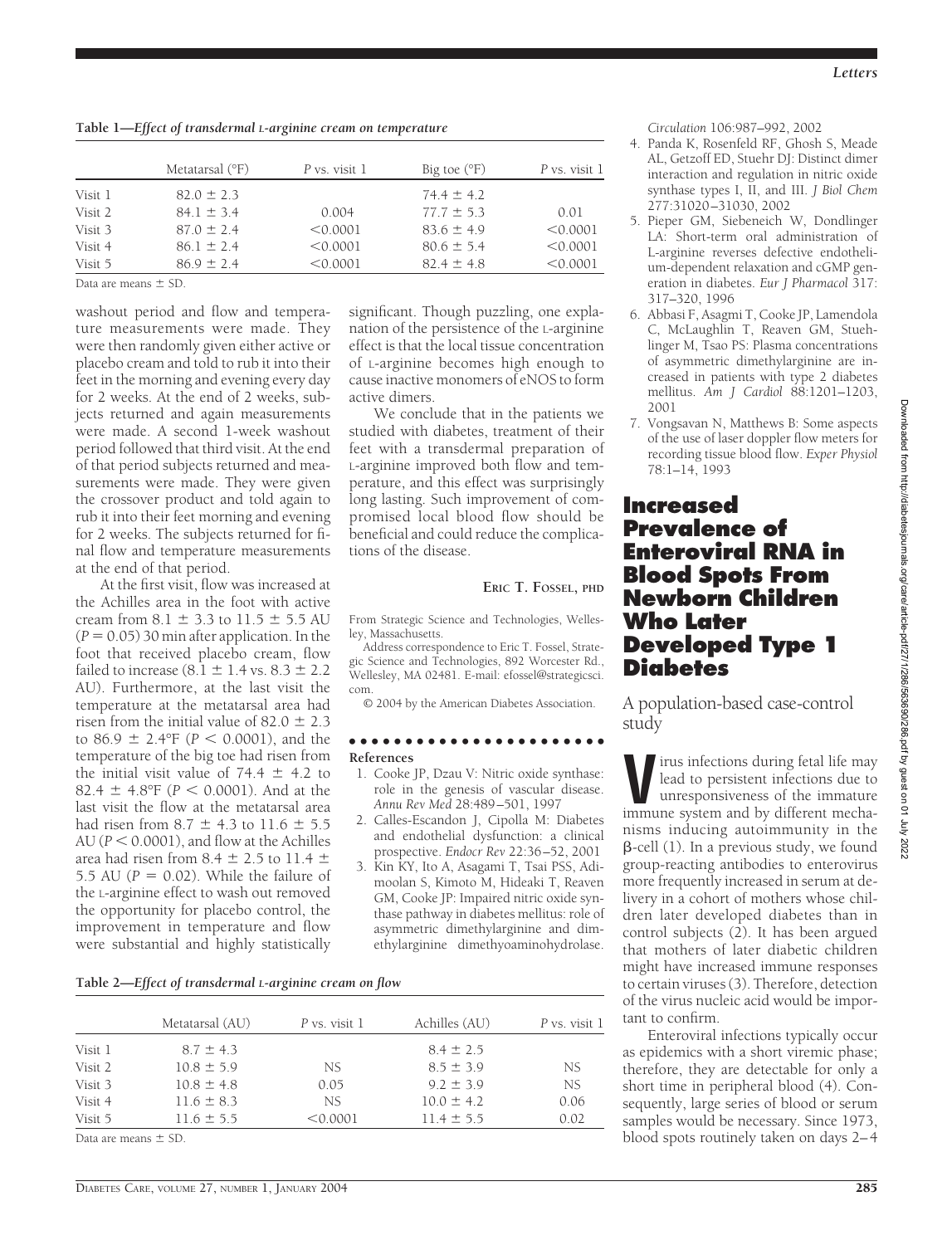of life for analysis of inherited metabolic diseases in all newborns in Sweden are stored in a biobank. From this biobank, we collected blood spots from 600 children in the Swedish childhood diabetes register who were born during the years 1986–1995 and who had diabetes onset before 1996. For each case, a control sample was included from a child born on the same date and not found in the Swedish childhood diabetes register, and the control sample was stored adjacent to the case filter.

Nested enterovirus PCR was performed essentially according to Puig et al. (5). To exclude the possibility of falsepositivity due to contamination, we excluded all case-control pairs with double positivity and each step of RNA extraction and analysis included positive and negative controls. All case-control pairs were analyzed in the same run. As references, representatives of the most common congenital viral infections were chosen for analysis: CMV (6) and parvo B19 virus (7). A total of 542 pairs of samples were valid and analyzed for enterovirus RNA.

Twenty-seven diabetic cases were RNA positive, as compared with 14 control subjects (odds ratio 1.98 [95% CI 1.04 $-3.77$ ], two-tailed *P* = 0.04). Due to limited material, typing of enteroviral RNA by sequencing was not possible . For CMV and parvo B19 viruses, no differences were shown between cases and references in samples of 208 and 180 pairs, respectively.

The findings support the hypothesis that early enteroviral infections may play a role in the pathogenesis of type 1 diabetes. In our previous study of maternal sera, the etiological fraction of enteroviral infection in pregnancy (4) was calculated at 27%. Thus, early fetal or neonatal infections may explain a fraction of childhood diabetes cases.

> **GISELA G. DAHLQUIST, MD, PHD1 JENNY FORSBERG, MS<sup>1</sup> LARS HAGENFELDT, MD, PHD<sup>2</sup> † JENS BOMAN, MD<sup>3</sup> PER JUTO, MD, PHD<sup>3</sup>**

From the <sup>1</sup>Department of Clinical Sciences-Paediatrics, Umeå University, Umeå, Sweden; the <sup>2</sup> <sup>2</sup> Centre of Inherited Metabolic Diseases, Huddinge University Hospital, Karolinska Institute, Stockholm, Sweden; and the <sup>3</sup>Department of Virology, Umeå University, Umeå, Sweden.

Address correspondence to Professor Gisela Dahlquist, Umeå University, Department of Clinical Sciences–Paediatrics, SE-901 87 Umeå, Sweden. Email: gisela.dahlquist@pediatri.umu.se.

†Deceased, summer 2003.

© 2004 by the American Diabetes Association.

**Acknowledgements**— This study was supported by grants from the Swedish Research Council (Medicine) (project no. 07531), the Swedish Diabetes Association, and the Västerbotten County Council.

## ●●●●●●●●●●●●●●●●●●●●●●●

### **References**

- 1. Jun HS, Yoon JW: The role of viruses in type I diabetes: two distinct cellular and molecular pathogenic mechanisms of virus-induced diabetes in animals. *Diabetologia* 44:271–285, 2001
- 2. Dahlquist GG, Ivarsson S, Lindberg B, Forsgren M: Maternal enteroviral infection during pregnancy as a risk factor for childhood IDDM: a population-based case-control study.*Diabetes* 44:408–413, 1995
- 3. Graves PM, Norris JM, Pallansch MA, Gerling IC, Rewers M: The role of enteroviral infections in the development of IDDM. *Diabetes* 46:161–168, 1997
- 4. Cherry JP: Enteroviruses: polioviruses, coxsackieviruses, echoviruses and enteroviruses. In *Textbook of Pediatric Infectious Diseases*. Vol. 2, 3rd ed. Feigin RD, Cherry JD, Eds. Philadelphia, PA, WB Saunders, 1992, p. 1705–1753
- 5. Puig M, Jofre J, Lucena F, Alland A, Wadell G, Girones R: Detection of adenoviruses and enteroviruses in polluted waters by nested PCR amplification. *Appl Environment Microbiol* 60:2963–2970, 1994
- 6. Brytting M, Sundqvist VA, Stålhandske P, Linde A, Wahren B: Cytomegalovirus DNA detection of an immediate early protein gene with nested primer oligonucleotides. *J Virol Methods* 32:127–138, 1991
- 7. Lundqvist A, Tolfvenstam T, Bostic J, Söderlund M, Broliden K: Clinical and laboratory findings in immunocompetent patients with persistent parvovirus B 19 DNA in bone marrow. *Scand J Infect Dis* 31:11–16, 1999

## **Physician Attitudes Toward Foot Care Education and Foot Examination and Their Correlation With Patient Practice**

**FR** oot complications are one of the most serious causes of morbidity, disability, poor quality of life, and resource use among diabetic people (1). oot complications are one of the most serious causes of morbidity, disability, poor quality of life, and

The adoption of preventive strategies to reduce the rate of foot problems thus represents an important priority. In fact, a strategy that includes prevention, patient and staff education, multidisciplinary treatment of foot complications, and close monitoring has been demonstrated to be very effective in reducing amputation rate (2).

In the context of a nationwide outcomes research program (the QuED project), we investigated several aspects related to foot care in 3,564 patients with type 2 diabetes enrolled by 125 diabetes outpatient clinics and 103 general practitioners.

Details on study design have been reported elsewhere (3). Briefly, all patients with type 2 diabetes were considered eligible, irrespective of age, duration of diabetes, and treatment. Foot complications included ulcers, gangrene, nontraumatic amputations, and claudicatio intermittens.

Patients filled out a questionnaire investigating whether they had received information about foot care, how often they had had their feet examined in the last year, and how often they usually checked their feet. Analyses were adjusted for patient case mix and physician-level clustering using multivariate multilevel logistic regression models (4).

The prevalence of lower limb complications was 6.8%. Seventy-two percent of the patients declared that they had received foot education, but only 49% reported that they had had their feet examined in the last year. Patients with -5 years of school education (odds ratio [OR] 1.3, 95% CI 1.1–1.6) and those with low income  $(\leq$ \$12,000) (1.2, 1.0–1.4) were more likely not to receive foot education. The presence of foot complications, peripheral vascular disease, cardiac-cerebrovascular disease, and diabetic neuropathy were not independently associated with a greater chance of receiving foot education. Foot examination was more likely to be performed in lowincome patients (1.3, 1.1–1.6) and in those with foot complications (1.5, 1.1– 2.1) but not in those with diabetic neuropathy, peripheral vascular disease, or cardiac-cerebrovascular disease. Foot examination tended to be performed less frequently by general practitioners and other specialists in diabetes outpatient clinics as opposed to diabetologists, even though the statistical significance was reached only for the comparison between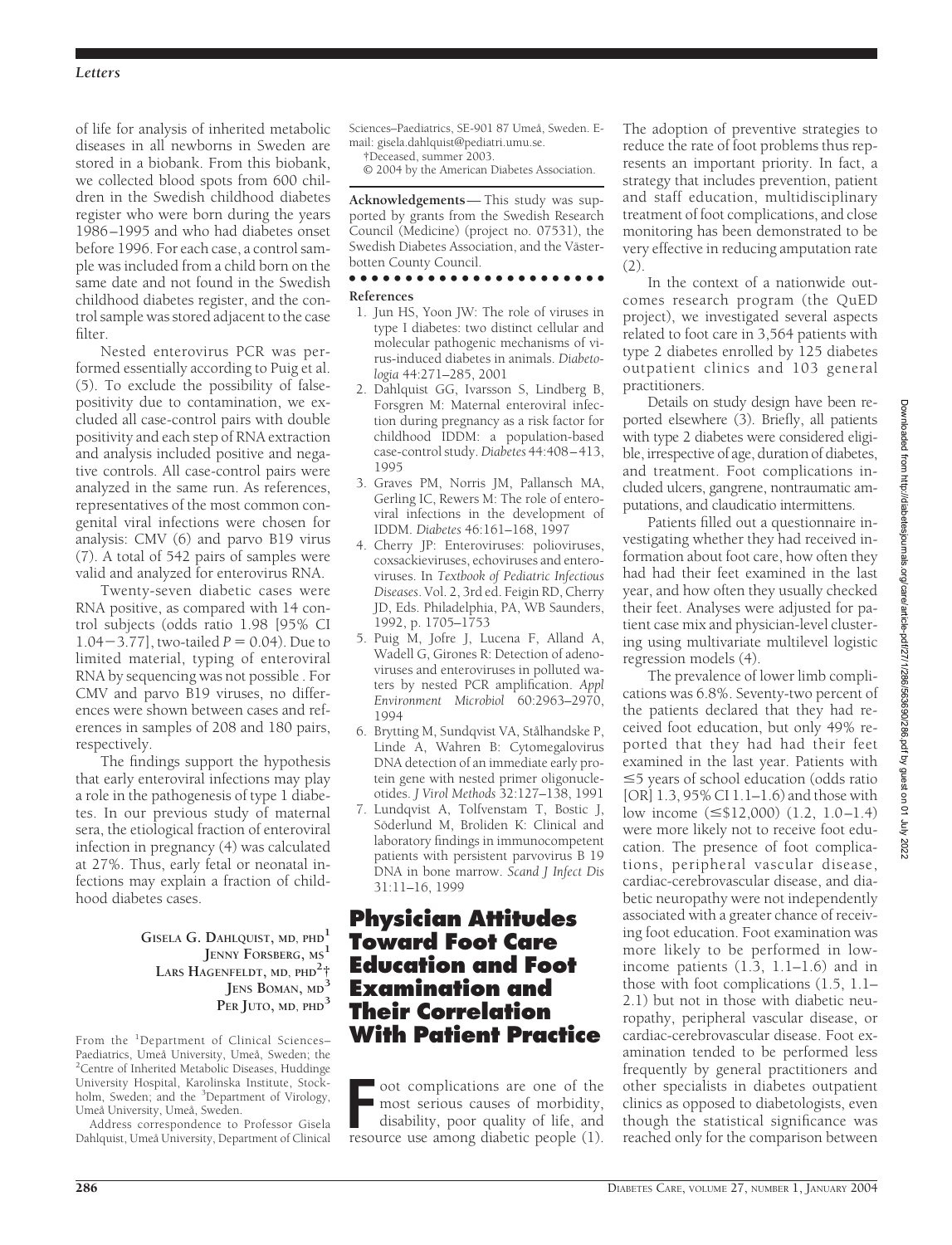general practitioners and diabetologists  $(0.6, 0.4-1.0).$ 

Overall, 33% of the patients declared that they never checked their feet. Patients who had received foot education  $(OR = 2.5, 95\% CI 2.0–3.0)$  and those who had had their feet examined by their physician (1.7, 1.4–2.0) were more likely to check their feet regularly. Similarly, patients with foot complications (2.2, 1.5– 3.2), but not those with peripheral vascular disease, cardiac-cerebrovascular disease, or diabetic neuropathy, were more likely to check their feet.

In conclusion, the attention to foot complications is generally poor, and a substantial proportion of type 2 diabetic patients is not offered foot education and examination, even in those subgroups showing a significant increase in the risk of foot complications. Even in the presence of foot complications or major risk factors, one-quarter of the patients did not pay any attention to foot care. Those patients who had received foot education and had had their feet examined were significantly more likely to regularly check their feet. This finding underlines the crucial role of physicians in orienting patient practices.

**GIORGIA DE BERARDIS, MSC (CHEM PHARM) <sup>1</sup> FABIO PELLEGRINI, MS<sup>1</sup> MONICA FRANCIOSI, MSC (BIOL)<sup>1</sup> MAURIZIO BELFIGLIO, MD<sup>1</sup> BARBARA DI NARDO, HSDIP<sup>1</sup> SHELDON GREENFIELD, MD<sup>2</sup>** SHERRIE H. KAPLAN, PHD, MPH<sup>2</sup> **MARIA C.E. ROSSI, (CHEM PHARM)<sup>1</sup> MICHELE SACCO MD<sup>1</sup> GIANNI TOGNONI MD<sup>1</sup> MIRIAM VALENTINI MD<sup>1</sup> ANTONIO NICOLUCCI MD<sup>1</sup> THE QUED STUDY GROUP**

From the <sup>1</sup>Department of Clinical Pharmacology and Epidemiology, Istituto di Ricerche Farmacologiche Mario Negri, Consorzio Mario Negri Sud, S. Maria Imbaro, Italy; and the <sup>2</sup>Center for Health Policy Research, University of California Irvine, Irvine, California.

Address correspondence to Antonio Nicolucci, MD, Department of Clinical Pharmacology and Epidemiology, Consorzio Mario Negri Sud, Via Nazionale, 66030 S. Maria Imbaro, Italy. E-mail: nicolucci@negrisud.it.

© 2004 by the American Diabetes Association.

## ●●●●●●●●●●●●●●●●●●●●●●●

- **References**
- 1. Humphrey AR, Dowse GK, Thoma K, Zimmet PZ: Diabetes and nontraumatic

lower extremity amputations: incidence, risk factors, and prevention: a 12-year follow-up study in Nauru. *Diabetes Care* 19: 710–714, 1996

- 2. Larsson J, Apelqvist J, Agardh CD, Stenstrom A: Decreasing incidence of major amputation in diabetic patients: a consequence of a multidisciplinary foot care team approach? *Diabet Med* 12:770–776, 1995
- 3. Belfiglio M, De Berardis G, Franciosi M, Cavaliere D, Di Nardo B, Greenfield S, Kaplan SH, Pellegrini F, Sacco M, Tognoni G, Valentini M, Nicolucci A, Caimi V, Capani F, Corsi A, Della Vedova R, Massi Benedetti M, Nicolucci A, Taboga C, Tombesi M, Vespasiani G: The relationship between physicians' self-reported target fasting blood glucose levels and metabolic control in type 2 diabetes. *Diabetes Care* 24:423–429, 2001
- 4. Snijders TAB, Bosker RJ. *Multilevel Analysis: An Introduction to Basic and Advanced Multilevel Modeling.* London, SAGE Publications, 1999

## **Hepatocyte Growth Factor in the Vitreous Fluid of Patients With Proliferative Diabetic Retinopathy**

Its relationship with vascular endothelial growth factor and retinopathy activity

The role of hepatocyte growth factor (HGF) in the etiopathogenesis of proliferative diabetic retinopathy (PDR) remains to be elucidated. Others he role of hepatocyte growth factor (HGF) in the etiopathogenesis of proliferative diabetic retinopathy and we (1–5) have found high intravitreous concentrations of HGF in patients with PDR. However, in these previous reports, the main confounding factors that could lead to misinterpretation of the results (vitreous hemorraghe, intravitreal protein concentration, and plasma HGF levels) have not been fully considered. In the present study, we consider all these confounding factors in order to evaluate the vitreous levels of HGF in patients with PDR and to investigate its relationship with vascular endothelial growth factor (VEGF) and retinopathy activity.

A total of 28 diabetic patients with PDR, in whom a vitrectomy was performed, were included in the study. Thirty nondiabetic patients with other conditions requiring vitrectomy but in whom the retina was not directly affected by neovascularization served as a control group. Patients in whom intravitreous hemoglobin was detectable by spectophotometry were excluded. HGF and VEGF were determined by enzyme-linked immunosorbent assay (R&D Systems, Abingdon, U.K.). The results are expressed as the median and range.

Vitreal levels of both VEGF and HGF were higher in diabetic patients with PDR than in the control group (1.34 [0.16– 6.2] vs. 0.009 ng/ml [0.009–0.003] and 19.38 [0.4 – 80] vs. 6.04 mg/ml [1.8 –  $17.34$ ], respectively,  $P < 0.0001$ ). These differences remained highly significant after adjusting for serum levels ( $P <$ 0.0001). To explore the influence of the breakdown of the blood-retinal barrier and, in consequence, the increased serum diffusion that occurs in PDR patients, the levels of both HGF and VEGF were normalized for total vitreal protein concentration. After correcting for total vitreous protein concentration, the ratio of VEGFto-vitreal proteins remained significantly higher in diabetic patients with PDR than in the control group (0.34 [0.01–2.3] vs. 0.01 ng/mg [0.003–0.03], respectively,  $P < 0.0001$ ). However, the ratio of HGFto-vitreal proteins was lower in diabetic patients than in nondiabetic control subjects (5.03 [2–20] vs. 7.52 ng/mg [1.9–  $[26]$ ,  $P = 0.02$ ). The lower intravitreous levels of HGF obtained after correcting for intravitreal proteins in patients with PDR in comparison with nondiabetic control subjects suggest that serum diffusion largely explains the differences detected in the intravitreous HGF levels between these groups.

The vitreous concentrations of VEGF were higher in patients with active PDR than in patients with quiescent PDR (1.89 [0.2–6.2] vs. 0.78 ng/ml [0.1–1.7], respectively,  $P = 0.004$ ). By contrast, vitreous HGF was not related to PDR activity (active vs. quiescent, 17.1 [7.3–46.6] vs. 23 ng/ml  $[0.4-80]$ , respectively,  $P =$ NS). Previous studies have found higher HGF concentrations in patients with active PDR than in those with quiescent PDR (1,2). However, after carefully considering the main confounding factors that could lead to a misinterpretation of the results, we did not observe any relationship between PDR activity and intravitreous HGF concentrations.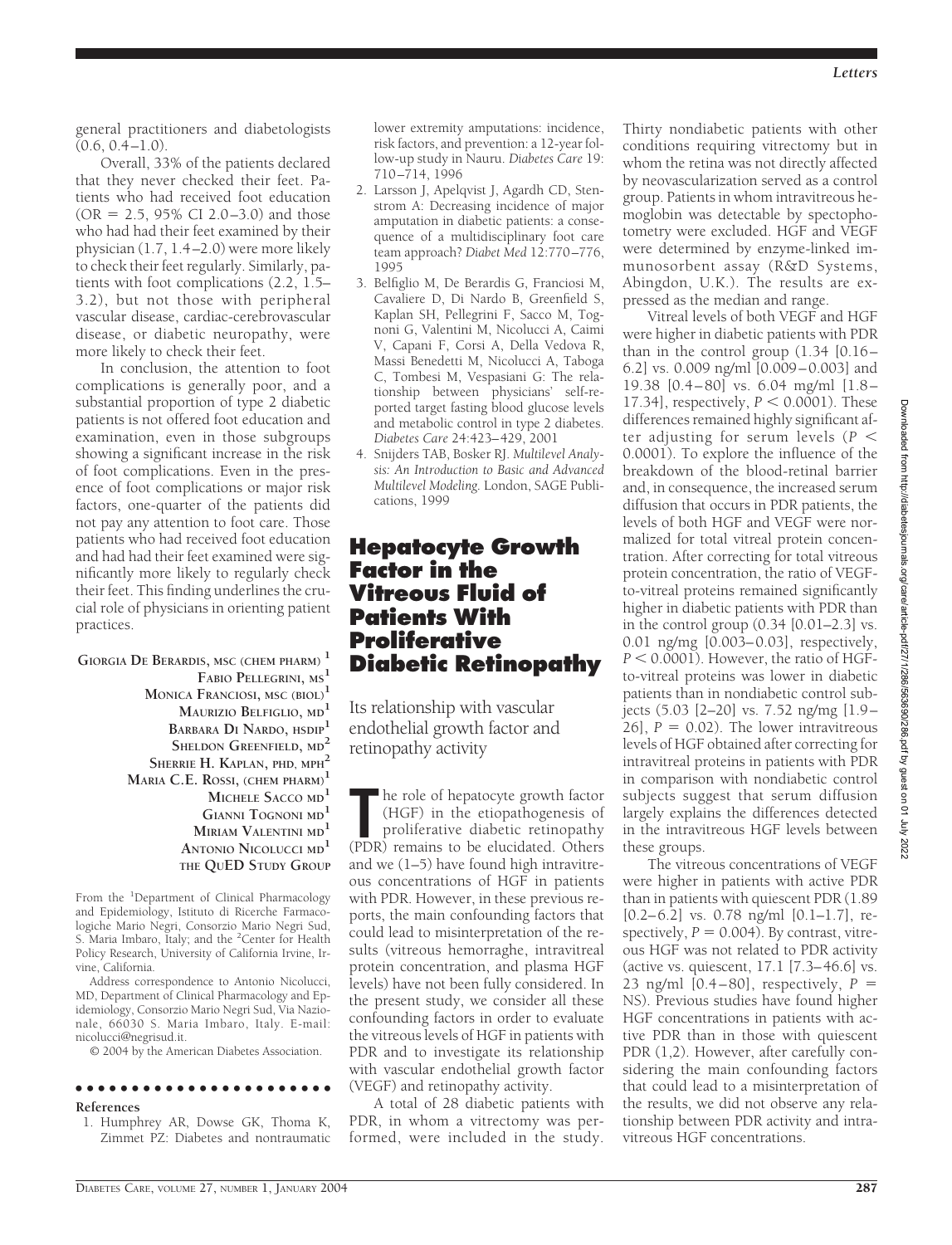Finally, we did not find a relationship between intravitreous levels of HGF and VEGF. This was true in absolute terms and after normalizing for vitreal proteins. The different response of HGF and VEGF to hyperglycemia (6) and hypoxia (7) could explain the lack of relationship detected between these growth factors in the vitreous fluid of patients with PDR.

### **RAFAEL SIMO´, MD<sup>1</sup> ALBERT LECUBE, PHD<sup>1</sup> JOSE´ GARCı´A-ARUMı´, MD<sup>2</sup> ESTHER CARRASCO, PHD<sup>1</sup>**  $C$ **RISTINA HERNANDEZ**, MD<sup>1</sup>

From the <sup>1</sup>Department of Endocrinology, Hospital General Universitari Vall d'Hebron, Barcelona, Spain; and the <sup>2</sup> Department of Ophthalmology, Hospital General Universitari Vall d'Hebron, Barcelona, Spain.

Address correspondence to Rafael Simó, MD, Diabetes Unit, Endocrinology Division, Hospital Univesitari Vall d'Hebron, Pg. Vall d'Hebron 119-129, 08035 Barcelona, Spain. E-mail: rsimo@ hg.vhebron.es.

© 2004 by the American Diabetes Association.

**Acknowledgments**— This work was supported by grants from the Ministerio de Ciencia y Tecnología (PM99-0136), Instituto Carlos III (G03/212, C03/08), and Novonordisk Pharma (01/0,066)

### ●●●●●●●●●●●●●●●●●●●●●●●

### **References**

- 1. Katsura Y, Okano T, Noritake M, Kosano H, Nishigori H, Kado S, Matsuoka T: Hepatocyte growth factor in vitreous fluid of patients with proliferative diabetic retinopathy and other retinal disorders. *Diabetes Care* 21:1759–1763, 1998
- 2. Nishimura M, Ikeda T, Ushiyama M, Nanbu A, Kinoshita S, Yoshimura M: Increased vitreous concentrations of human hepatocyte growth factor in proliferative diabetic retinopathy. *J Clin Endocrinol Metab* 84:659–662, 1999
- 3. Cantón A, Burgos B, Hernández C, Mateo C, Segura RM, Mesa J, Simó R: Hepatocyte growth factor in vitreous and serum from patients with proliferative diabetic retinopathy. *Br J Ophthalmol* 84:732–735, 2000
- 4. Umeda N, Ozaki H, Hayashi H, Kondo H, Uchida H, Oshima K: Non-paralleled increase of hepatocyte growth factor and vascular endothelial growth factor in the eyes with angiogenic and nonangiogenic fibroproliferation. *Ophthalmic Res* 34:43– 47, 2002
- 5. Mitamura Y, Takeuchi S, Matsuda A, Tagawa Y, Mizue Y, Nishihira J: Hepatocyte growth factor levels in the vitreous of patients with proliferative vitreoretinopathy. *Am J Ophthalmol* 129:678–680, 2000
- 6. Taniyama Y, Morishita R, Hiraoka K, Aoki M, Nakagami H, Yamasaki K, Matsumoto K, Nakamura T, Kaneda Y, Ogihara T: Therapeutic angiogenesis induced by human hepatocyte growth factor gene in rat diabetic hind limb ischemia model: molecular mechanisms of delayed angiogenesis in diabetes. *Circulation* 104:2344– 2350, 2001
- 7. Hayashi S, Morishita R, Nakamura S, Yamamoto K, Moriguchi A, Nagano T, Taiji M, Noguchi H, Matsumoto K, Nakamura T, Higaki J, Ogihara T: Potential role of hepatocyte growth factor, a novel angiogenic growth factor, in peripheral arterial disease: downregulation of HGF in response to hypoxia in vascular cells. *Circulation* 100 (Suppl. 19):II301–II308, 1999

## **Autoimmune Hypoglycemia in a Type 2 Diabetic Patient With Anti-Insulin and Insulin Receptor Antibodies**

**The area two types of autoimmune hypoglycemia, one due to autoanti-bodies acting against the insulin receptor and the other due to autoanti**here are two types of autoimmune hypoglycemia, one due to autoantibodies acting against the insulin bodies acting against insulin itself in individuals who have or have never received exogenous insulin, respectively (1). Both types are rare and can produce fasting and postprandial reactive hypoglycemia.

A 72-year-old woman with frequent severe hypoglycemia was admitted to the emergency room, presenting with loss of consciousness. Three weeks before her admission, she was diagnosed with diabetes and received insulin at a local hospital. In the emergency room, her blood glucose level was 40 mg/dl. She had been in good general health, except for hypertension for 30 years and postmenopausal osteoporosis 10 years before admission. She has no evidence of other diseases associated with altered immunity.

Three weeks ago, her biceps tendon ruptured when she slipped and fell, and during treatment, her blood glucose levels were >400 mg/dl. She was treated with insulin. However, she stopped insulin treatment because of frequent hypoglycemic events. Although she had had intravenous glucose injections, she had frequent hypoglycemic attacks, such as disorientation, loss of consciousness, palpitation, and diaphoresis. Her blood glucose levels had been -40 mg/dl on every hypoglycemic event, especially during fasting hypoglycemia.

Physical examination revealed normal vital signs except for a chronically ill appearance. Her  $H\overline{b}A_{1c}$  was 6.3% (range 3–6%), plasma glucose 40 mg/dl, insulin 103.7 U/ml, C-peptide 4.1 ng/ml, GAD autoantibody levels 0.01 units/ml (normal range 0–1.45 units/ml; RSR, Cardiff, U.K. ), and insulinoma-associated protein 2 autoantibody 0.01 units/ml (normal range 0–1.1 units/ml; RSR). Her thyroid, liver, and adrenal function studies were normal. She was anemic, with a hemoglobin level of 9.2 g/dl. Her creatinine level was 0.8 mg/dl. Tests for anti-nuclear antibody, anti-DNA antibody, anti-smooth antibody, and anti-microsomal antibody were all negative. Insulin antibody levels were 58.5% (nonspecific binding, normal range -7%, measured by radioimmunoassay [Cobra 5010; Biosource Europe, Nivelles, Belgium]), and she was positive for insulin receptor antibodies (measured by radioreceptor assay [LKB 1261; BML, Tokyo, Japan]).

She was prescribed glucocorticoids and glucose tablets. Treatment with prednisone and glucose tablets was accompanied by the resolution of hypoglycemic episodes within 48 h. Six months later, her insulin antibody level was 67%, and she was negative for insulin receptor antibodies.

Most cases of insulin autoimmune hypoglycemia described in Asian races (2,3) have shown a strong correlation with certain HLA systems, suggesting the existence of a predisposing genetic component. This subject's HLA typing result was HLA-DRB1\*. Autoimmune hypoglycemia is associated with certain HLA systems, such as DR4 and DQw3, and especially DRB1\*0406/DQA1\*0302/ DQB1\*0302. There have been 190 cases of insulin autoimmune syndrome reported over the past 20 years. It is noteworthy that HLA-DRB1\*0406 is quite prevalent in Japanese patients (2,3). Our patient's HLA typing is predisposed to autoimmune hypoglycemia.

Several types of insulin antibodies have been reported and are most frequently seen in patients who receive insulin injections, but there have also been reports of them in nondiabetic patients with such autoimmune disease. Postprandial hypoglycemia is more common with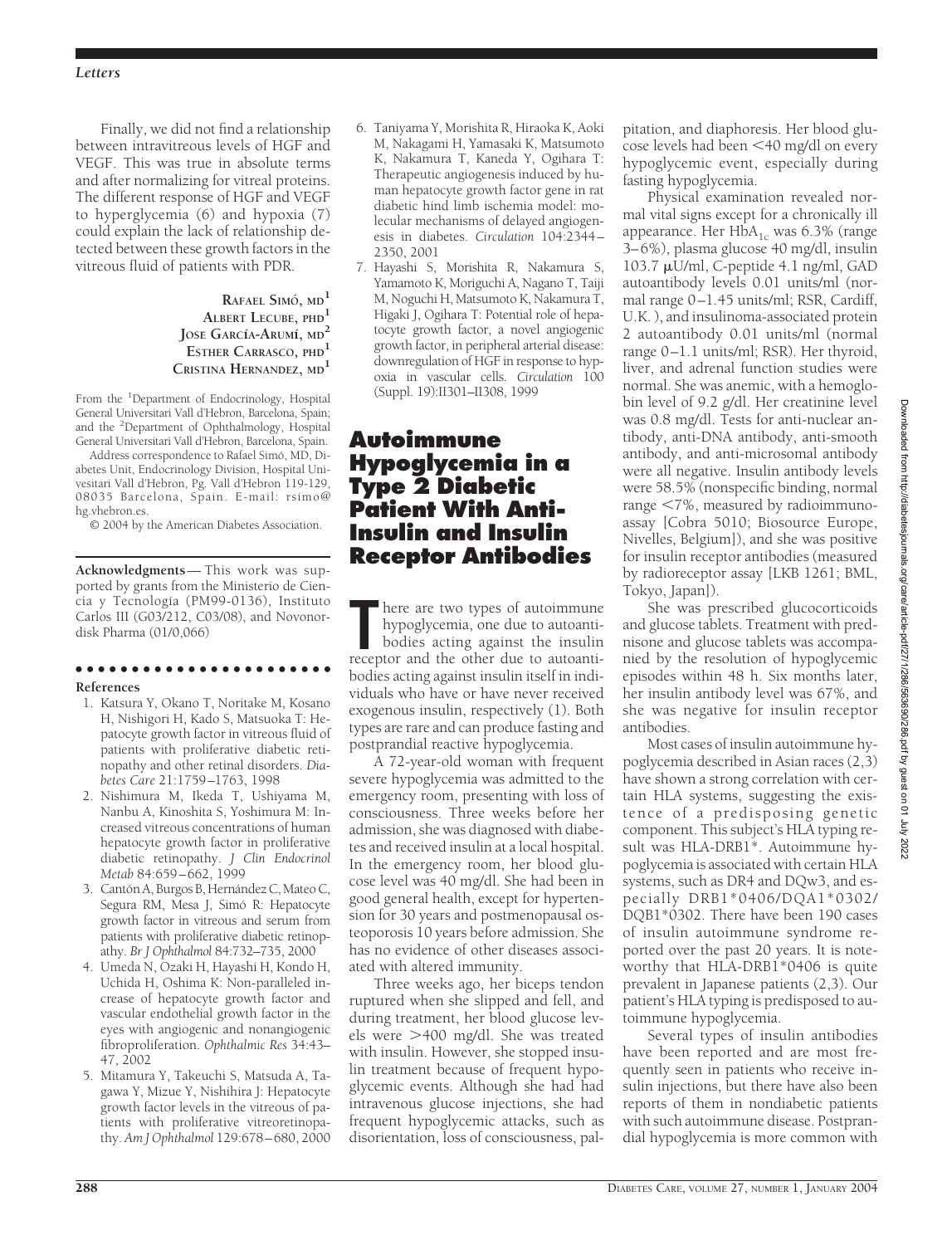this syndrome than fasting hypoglycemia (1), and the course of this condition is benign and self-limited, with remission usually occurring within 1 year.

The insulin receptor antibody is associated with the inhibition of insulin binding to insulin receptors, accelerated receptor degradation, receptor downregulation, and extreme insulin resistance and hyperglycemia (4). Insulin receptor antibodies act as agonists or antagonists to the insulin receptor. Insulin receptor antibodies may also inhibit insulin binding, thereby inhibiting insulin clearance and elevating levels of plasma insulin. The most important laboratory test in autoimmune hypoglycemia is a direct assay for the presence of antibodies directed against the insulin receptor or insulin.

Patients with this condition have low circulating insulin, C-peptide levels, and refractory hypoglycemia. Antibody titers generally decrease over time and remission eventually occurs in most patients. However, because of the severity of the hypoglycemia, aggressive treatment is indicated. High-dose glucocorticoids, plasmapheresis, and alkylating agents have been tried with varying success (5).

> **CHONG HWA KIM, MD JI HYUN PARK, MD, PHD TAE SUN PARK, MD, PHD HONG SUN BAEK, MD, PHD**

From the Division of Endocrinology and Metabolism, Department of Internal Medicine, Chonbuk National University Medical School, Chonju, Korea.

Address correspondence to T.S Park, MD, PHD, Division of Endocrinology and Metabolism, Department of Internal Medicine, Chonbuk National University Medical School, Chonju, Korea 634-18, Keum-Am Dong, Dukjin Gu, Chonju, Chonbuk, 561-712, Korea. E-mail: pts@moak.chonbuk.ac.kr.

© 2004 by the American Diabetes Association.

### ●●●●●●●●●●●●●●●●●●●●●●● **References**

- 1. Taylor SI, Barbetti F, Accili D, Roth J, Gorden P: Syndromes of autoimmunity and hypoglycemia: autoantibodies directed against insulin and its receptor. *Endocrinol Metab Clin North Am* 18:123–143, 1989
- 2. Cavaco B, Uchigata Y, Porto T, Amparo-Santos M, Sobrinho L, Leite V: Hypoglycaemia due to insulin autoimmune syndrome: report of two cases with characterisation of HLA alleles and insulin autoantibodies. *Eur J Endocrinol* 145:311– 316, 2001
- 3. Uchigata Y, Hirata Y, Omori Y: Hypoglycemia due to insulin antibody (Letter). *Am J Med* 94:556–557, 1993
- 4. Elias D, Cohen IR, Schechter Y, Spirer Z, Golander A: Antibodies to insulin receptor followed by anti-idiotype: antibodies to insulin in child with hypoglycemia. *Diabetes* 36:348–354, 1987
- 6. Dozio N, Scavini M, Beretta A, Sarugeri E, Sartori S, Belloni C, Dosio F, Savi A, Fazio F, Sodoyez JC, Pozza G: Imaging of the buffering effect of insulin antibodies in the autoimmune hypoglycemia syndrome. *J Clin Endocrinol Metab* 83:643– 648, 1998

# COMMENTS AND RESPONSES

## **Phenotypic Heterogeneity and Associations of Two Aldose Reductase Gene Polymorphisms With Nephropathy and Retinopathy in Type 2 Diabetes**

Response to Wang et al.

ang et al. (1) recently examined aldose reductase as a susceptibility gene for diabetic nephropathy among type 2 diabetic Chinese in Hong Kong. Although there was a small increase in the frequencies of the risk alleles of the  $(CA)$ <sub>n</sub> dinucleotide repeat and C-106T polymorphisms, analysis of the genotype distribution failed to detect any significant association between these polymorphisms and diabetic nephropathy (1). This negative result persisted despite confining the statistical analyses to control subjects who were normoalbuminuric with at least 5 years of known diabetes duration and case subjects with both diabetic nephropathy and concomitant diabetic retinopathy.

By and large, this study does not confirm earlier findings, which had implicated aldose reductase as a genetic risk factor for diabetic nephropathy among Caucasians with type 1 diabetes (2). Although the two studies were done on patients with different types of diabetes, drawn from separate human populations, which may arguably provide a basis for

the discordant findings, a distinct possibility relates to the differential definitions of diabetic nephropathy. In this Boston study, diabetic nephropathy was defined on the basis of persistent proteinuria, i.e.,  $\geq$ 1+ on Multistix or albumin-tocreatinine ratio (ACR)  $\geq$ 300 mg/g, or end-stage renal disease due to diabetic nephropathy (2). In contrast, the definition used in the current Hong Kong study was less stringent and included patients with microalbuminuria (albumin excretion rate  $\geq$ 20  $\mu$ g/min or ACR  $\geq$ 3.5 g/mmol) (1). This latter criterion poses some concern in terms of misclassification because regression of micro- to normoalbuminuria is likely to be a common phenomenon, as recently demonstrated in type 1 diabetic patients (3). In genetic epidemiological studies, such misclassification can diminish the power of a study to detect an association. Therefore, the study by Wang et al. does not negate the hypothesis that aldose reductase could be a susceptibility gene for advanced diabetic nephropathy in type 2 diabetes. This possibility might be addressed by reanalyzing their data using a stricter definition based on advanced diabetic nephropathy.

> **DANIEL P.K. NG, PHD KEE-SENG CHIA, FAMS, MD, FFOM DAVID KOH, MBBS, MSC, PHD**

From the Department of Community, Occupational and Family Medicine, National University of Singapore, Singapore; and the Centre for Molecular Epidemiology, National University of Singapore, Singapore.

Address correspondence to Daniel P K Ng, PhD, Department of Community, Occupational and Family Medicine (MD3), Faculty of Medicine, National University of Singapore, 16 Medical Dr., Singapore, 117597 Singapore. E-mail: cofnpkd@nus.edu.sg.

© 2004 by the American Diabetes Association.

### ●●●●●●●●●●●●●●●●●●●●●●● **References**

- 1. Wang Y, Ng MC, Lee SC, So WY, Tong PC, Cockram CS, Critchley JA, Chan JC: Phenotypic heterogeneity and associations of two aldose reductase gene polymorphisms with nephropathy and retinopathy in type 2 diabetes. *Diabetes Care* 26:2410–2415, 2003
- 2. Moczulski DK, Scott L, Antonellis A, Rogus JJ, Rich SS, Warram JH, Krolewski AS: Aldose reductase gene polymorphisms and susceptibility to diabetic nephropathy in type 1 diabetes mellitus. *Diabet Med* 17:111–118, 2000
- 3. Perkins BA, Ficociello LH, Silva KH, Finkelstein DM, Warram JH, Krolewski